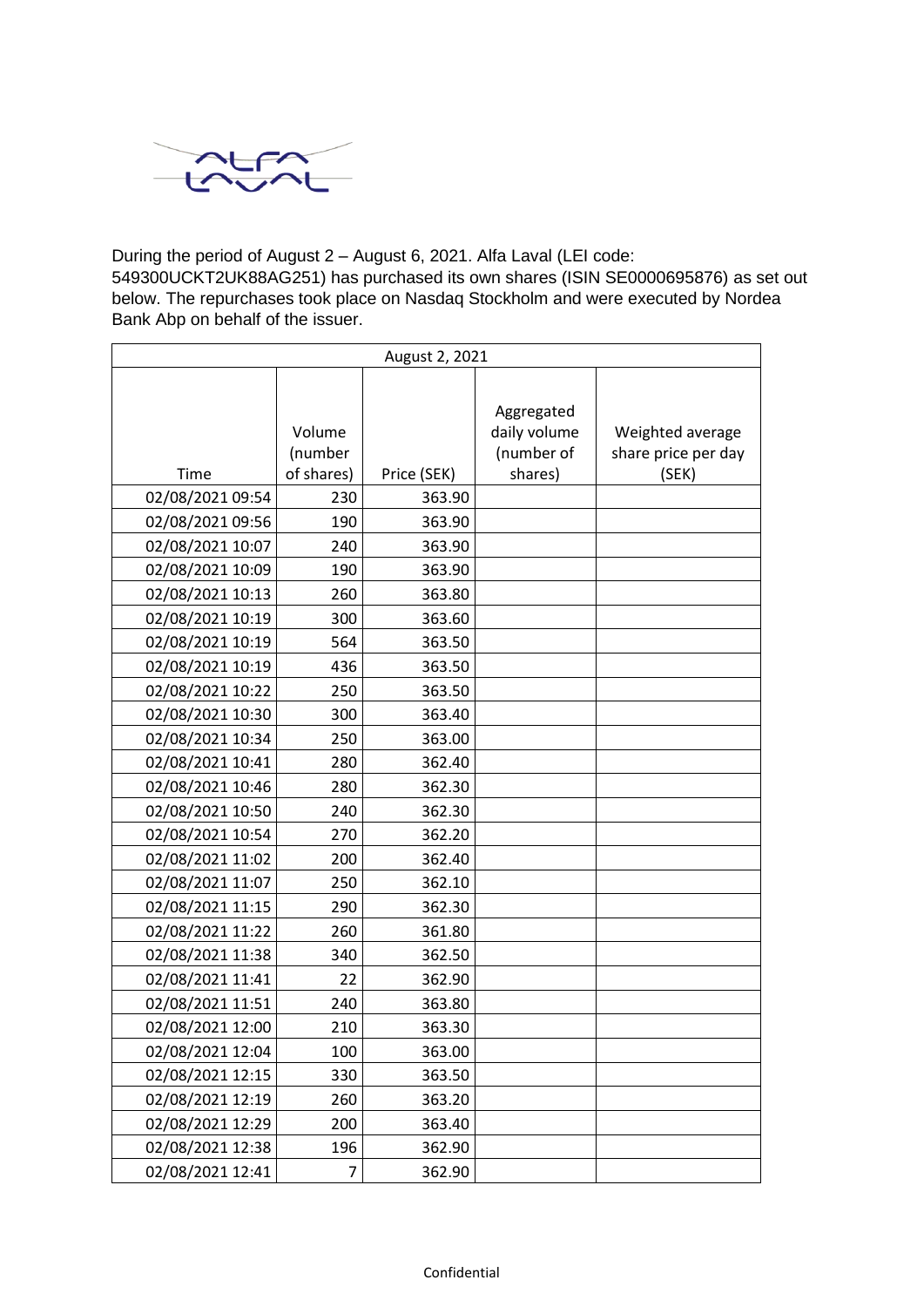| 02/08/2021 12:41 | 64           | 362.90 |  |
|------------------|--------------|--------|--|
| 02/08/2021 12:41 | 65           | 362.90 |  |
| 02/08/2021 12:41 | 108          | 362.90 |  |
| 02/08/2021 12:41 | 260          | 362.80 |  |
| 02/08/2021 12:44 | 250          | 362.70 |  |
| 02/08/2021 12:54 | 240          | 362.70 |  |
| 02/08/2021 13:00 | 250          | 362.60 |  |
| 02/08/2021 13:24 | 200          | 363.40 |  |
| 02/08/2021 13:47 | 260          | 363.30 |  |
| 02/08/2021 13:49 | 260          | 363.20 |  |
| 02/08/2021 14:00 | 105          | 362.90 |  |
| 02/08/2021 14:00 | 147          | 362.90 |  |
| 02/08/2021 14:00 | 38           | 362.90 |  |
| 02/08/2021 14:06 | 230          | 362.80 |  |
| 02/08/2021 14:13 | 60           | 362.70 |  |
| 02/08/2021 14:13 | 200          | 362.70 |  |
| 02/08/2021 14:16 | 184          | 362.60 |  |
| 02/08/2021 14:16 | 16           | 362.60 |  |
| 02/08/2021 14:23 | 198          | 362.40 |  |
| 02/08/2021 14:23 | 72           | 362.40 |  |
| 02/08/2021 14:31 | 115          | 361.90 |  |
| 02/08/2021 14:31 | 155          | 361.90 |  |
| 02/08/2021 14:33 | $\mathbf{1}$ | 361.50 |  |
| 02/08/2021 14:38 | 220          | 361.60 |  |
| 02/08/2021 14:38 | 245          | 361.50 |  |
| 02/08/2021 14:38 | 41           | 361.50 |  |
| 02/08/2021 14:38 | 713          | 361.50 |  |
| 02/08/2021 14:44 | 65           | 361.70 |  |
| 02/08/2021 14:44 | 175          | 361.70 |  |
| 02/08/2021 14:51 | 180          | 361.20 |  |
| 02/08/2021 15:03 | 260          | 361.30 |  |
| 02/08/2021 15:25 | 172          | 362.20 |  |
| 02/08/2021 15:25 | 28           | 362.20 |  |
| 02/08/2021 15:30 | 80           | 362.00 |  |
| 02/08/2021 15:30 | 420          | 362.00 |  |
| 02/08/2021 15:30 | 243          | 362.00 |  |
| 02/08/2021 15:30 | 7            | 362.00 |  |
| 02/08/2021 15:45 | 250          | 362.90 |  |
| 02/08/2021 16:00 | 200          | 362.50 |  |
| 02/08/2021 16:05 | 220          | 362.60 |  |
| 02/08/2021 16:11 | 210          | 362.30 |  |
| 02/08/2021 16:16 | 28           | 362.50 |  |
| 02/08/2021 16:16 | 22           | 362.50 |  |
| 02/08/2021 16:16 | 180          | 362.50 |  |
| 02/08/2021 16:31 | 210          | 362.60 |  |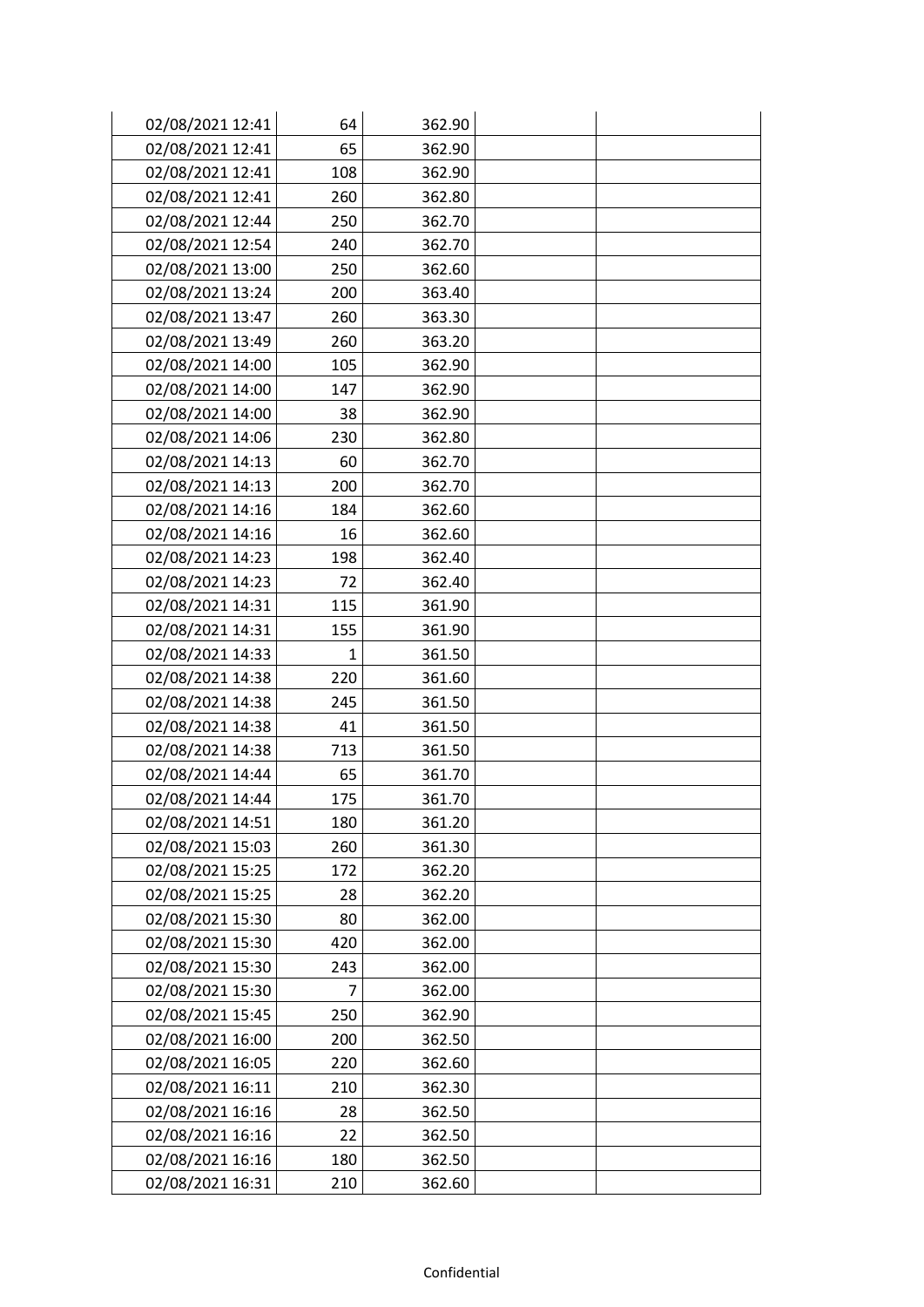| 02/08/2021 16:39 | 310            | 362.40 |  |
|------------------|----------------|--------|--|
| 02/08/2021 16:41 | 20             | 362.30 |  |
| 02/08/2021 16:41 | 250            | 362.30 |  |
| 02/08/2021 16:45 | 1276           | 362.10 |  |
| 02/08/2021 16:45 | $\mathbf{1}$   | 362.00 |  |
| 02/08/2021 16:45 | $\overline{2}$ | 362.00 |  |
| 02/08/2021 16:45 | 278            | 362.00 |  |
| 02/08/2021 16:45 | 119            | 362.10 |  |
| 02/08/2021 16:45 | 324            | 362.10 |  |
| 02/08/2021 16:49 | 61             | 361.90 |  |
| 02/08/2021 16:49 | 100            | 361.90 |  |
| 02/08/2021 16:49 | 19             | 361.90 |  |
| 02/08/2021 16:49 | 100            | 361.90 |  |
| 02/08/2021 16:49 | 280            | 361.90 |  |
| 02/08/2021 16:49 | 39             | 361.90 |  |
| 02/08/2021 16:49 | 100            | 361.90 |  |
| 02/08/2021 16:53 | 328            | 361.90 |  |
| 02/08/2021 16:53 | 100            | 361.90 |  |
| 02/08/2021 16:53 | 100            | 361.90 |  |
| 02/08/2021 16:53 | 220            | 361.90 |  |
| 02/08/2021 16:55 | 97             | 361.90 |  |
| 02/08/2021 16:55 | 97             | 361.90 |  |
| 02/08/2021 16:55 | 100            | 361.90 |  |
| 02/08/2021 16:57 | 59             | 361.90 |  |
| 02/08/2021 16:57 | 35             | 361.90 |  |
| 02/08/2021 16:58 | 6              | 361.90 |  |
| 02/08/2021 16:58 | 250            | 361.90 |  |
| 02/08/2021 16:58 | 100            | 361.90 |  |
| 02/08/2021 16:58 | 100            | 361.90 |  |
| 02/08/2021 16:58 | 41             | 361.90 |  |
| 02/08/2021 16:58 | 59             | 361.90 |  |
| 02/08/2021 16:58 | 59             | 361.90 |  |
| 02/08/2021 16:58 | 59             | 361.90 |  |
| 02/08/2021 16:58 | 100            | 361.90 |  |
| 02/08/2021 16:59 | 100            | 361.90 |  |
| 02/08/2021 16:59 | 25             | 361.90 |  |
| 02/08/2021 17:00 | 25             | 361.90 |  |
| 02/08/2021 17:01 | 43             | 361.90 |  |
| 02/08/2021 17:01 | 57             | 361.90 |  |
| 02/08/2021 17:01 | 75             | 361.90 |  |
| 02/08/2021 17:01 | 135            | 361.90 |  |
| 02/08/2021 17:02 | 11             | 361.90 |  |
| 02/08/2021 17:05 | 100            | 361.90 |  |
| 02/08/2021 17:05 | 100            | 361.90 |  |
| 02/08/2021 17:05 | 100            | 361.90 |  |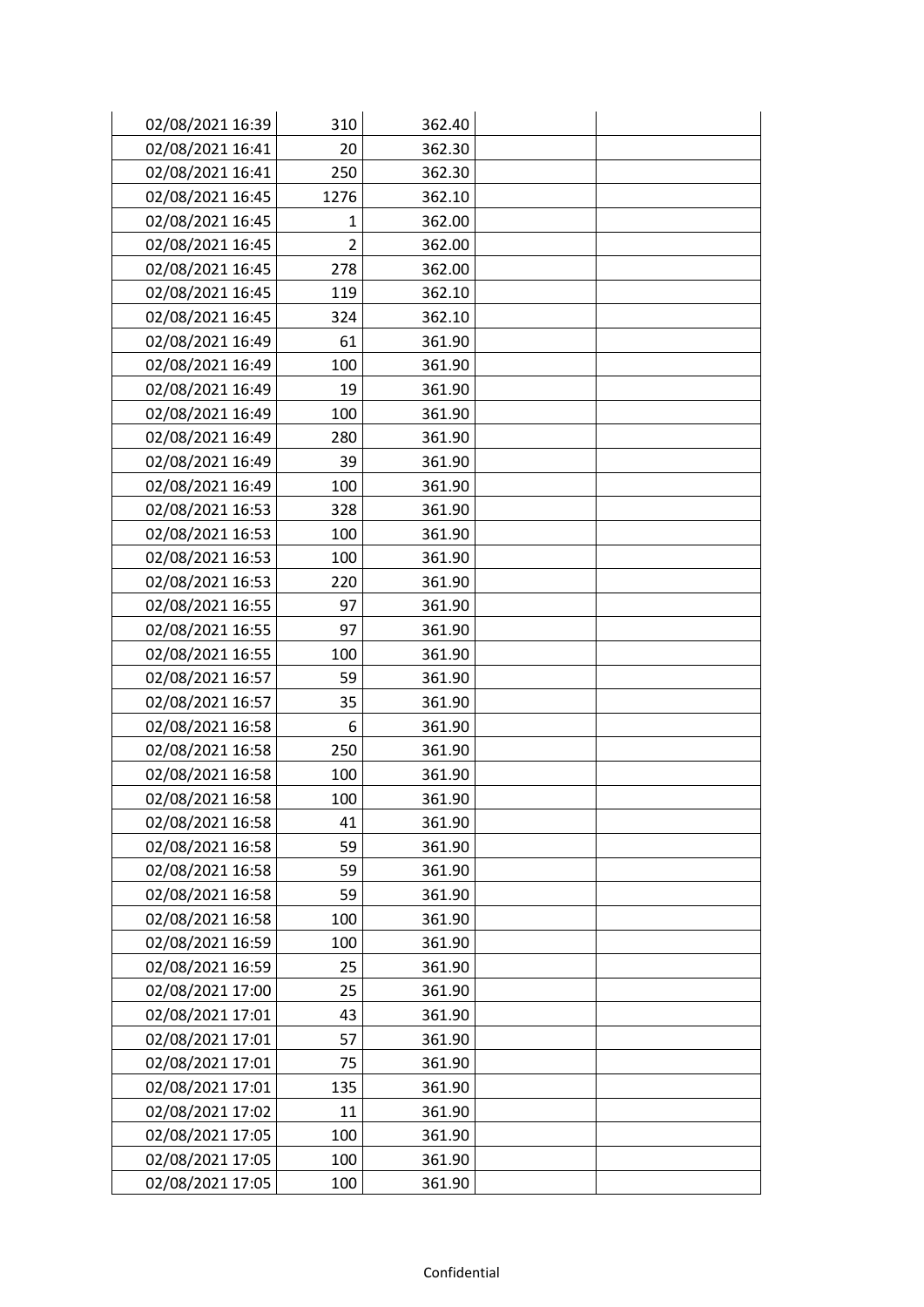| 02/08/2021 17:05 | 250 | 361.90 |  |
|------------------|-----|--------|--|
| 02/08/2021 17:05 | 57  | 361.90 |  |
| 02/08/2021 17:05 | 100 | 361.90 |  |
| 02/08/2021 17:05 | 83  | 361.90 |  |
| 02/08/2021 17:05 | 100 | 361.90 |  |
| 02/08/2021 17:05 | 100 | 361.90 |  |
| 02/08/2021 17:07 | 43  | 361.90 |  |
| 02/08/2021 17:15 | 169 | 362.00 |  |
| 02/08/2021 17:15 | 175 | 362.00 |  |
| 02/08/2021 17:15 | 100 | 362.00 |  |
| 02/08/2021 17:15 | 100 | 362.00 |  |
| 02/08/2021 17:15 | 100 | 362.00 |  |
| 02/08/2021 17:15 | 100 | 362.00 |  |
| 02/08/2021 17:15 | 100 | 362.00 |  |
| 02/08/2021 17:15 | 110 | 362.00 |  |
| 02/08/2021 17:15 | 100 | 362.00 |  |
| 02/08/2021 17:15 | 51  | 362.00 |  |
| 02/08/2021 17:15 | 100 | 362.00 |  |
| 02/08/2021 17:15 | 175 | 362.00 |  |
| 02/08/2021 17:15 | 100 | 362.00 |  |
| 02/08/2021 17:15 | 100 | 362.00 |  |
| 02/08/2021 17:15 | 497 | 362.00 |  |
| 02/08/2021 17:15 | 100 | 362.00 |  |
| 02/08/2021 17:15 | 100 | 362.00 |  |
| 02/08/2021 17:15 | 25  | 362.00 |  |
| 02/08/2021 17:15 | 96  | 362.00 |  |
| 02/08/2021 17:15 | 4   | 362.00 |  |
| 02/08/2021 17:15 | 175 | 362.00 |  |
| 02/08/2021 17:15 | 4   | 362.00 |  |
| 02/08/2021 17:15 | 55  | 362.00 |  |
| 02/08/2021 17:15 | 96  | 362.00 |  |
| 02/08/2021 17:15 | 100 | 362.00 |  |
| 02/08/2021 17:15 | 175 | 362.00 |  |
| 02/08/2021 17:15 | 15  | 362.00 |  |
| 02/08/2021 17:15 | 60  | 362.00 |  |
| 02/08/2021 17:15 | 15  | 362.00 |  |
| 02/08/2021 17:15 | 15  | 362.00 |  |
| 02/08/2021 17:15 | 30  | 362.00 |  |
| 02/08/2021 17:15 | 100 | 362.00 |  |
| 02/08/2021 17:15 | 54  | 362.00 |  |
| 02/08/2021 17:15 | 54  | 362.00 |  |
| 02/08/2021 17:15 | 46  | 362.00 |  |
| 02/08/2021 17:15 | 42  | 362.00 |  |
| 02/08/2021 17:15 | 4   | 362.00 |  |
| 02/08/2021 17:16 | 55  | 362.00 |  |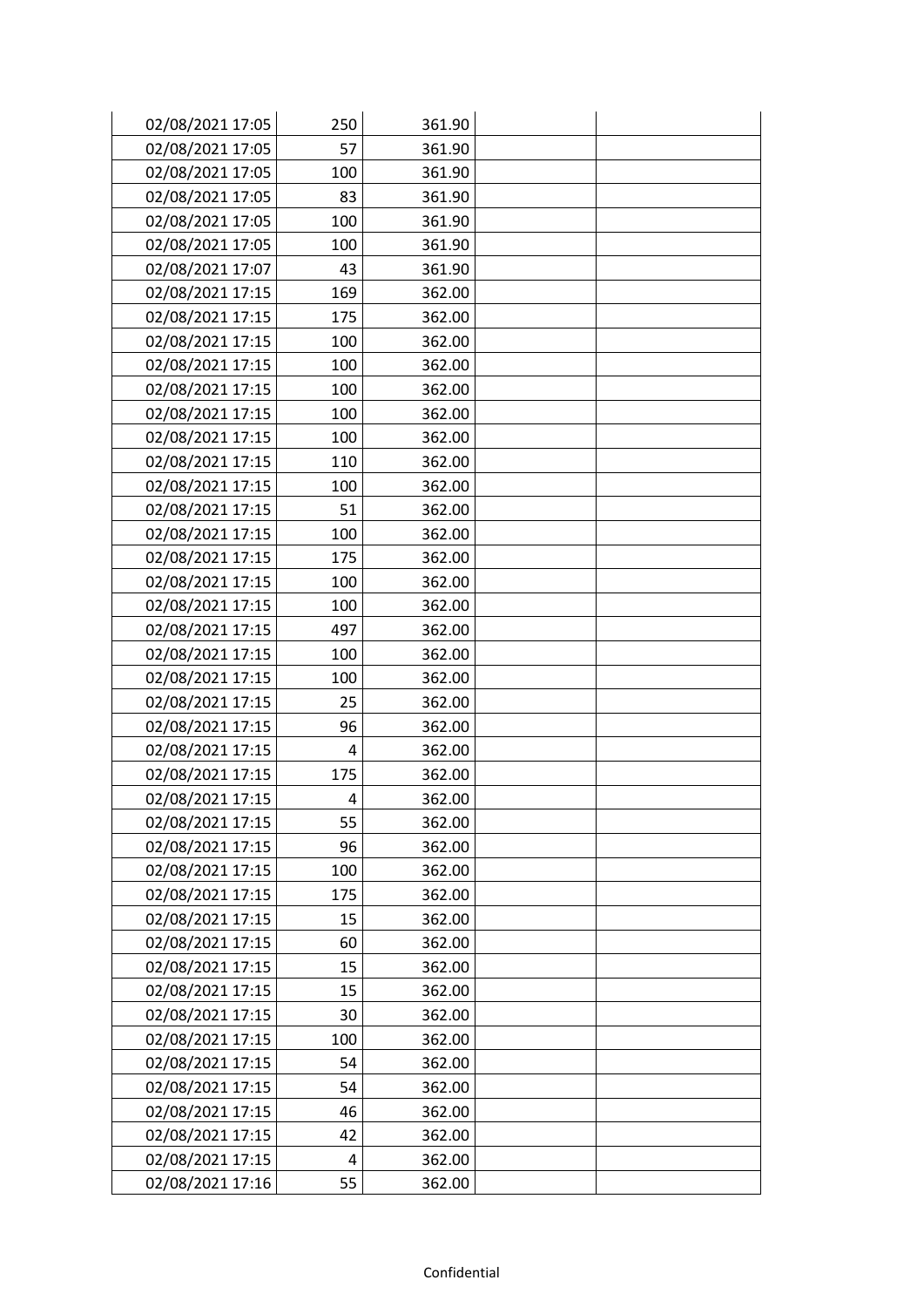| 02/08/2021 17:16 | 19         | 362.00         |              |                     |
|------------------|------------|----------------|--------------|---------------------|
| 02/08/2021 17:16 | 26         | 362.00         |              |                     |
| 02/08/2021 17:16 | 74         | 362.00         |              |                     |
| 02/08/2021 17:16 | 19         | 362.00         |              |                     |
| 02/08/2021 17:16 | 74         | 362.00         |              |                     |
| 02/08/2021 17:16 | 7          | 362.00         |              |                     |
| 02/08/2021 17:16 | 100        | 362.00         |              |                     |
| 02/08/2021 17:16 | 175        | 362.00         |              |                     |
| 02/08/2021 17:16 | 100        | 362.00         |              |                     |
| 02/08/2021 17:16 | 175        | 362.00         |              |                     |
| 02/08/2021 17:16 | 3          | 362.00         |              |                     |
| 02/08/2021 17:16 | 97         | 362.00         |              |                     |
| 02/08/2021 17:16 | 57         | 362.00         |              |                     |
| 02/08/2021 17:16 | 100        | 362.00         |              |                     |
| 02/08/2021 17:16 | 175        | 362.00         |              |                     |
| 02/08/2021 17:16 | 57         | 362.00         |              |                     |
| 02/08/2021 17:16 | 100        | 362.00         |              |                     |
| 02/08/2021 17:16 | 100        | 362.00         |              |                     |
| 02/08/2021 17:16 | 175        | 362.00         |              |                     |
| 02/08/2021 17:16 | 100        | 362.00         |              |                     |
| 02/08/2021 17:16 | 145        | 362.00         |              |                     |
| 02/08/2021 17:16 | 100        | 362.00         |              |                     |
|                  |            |                | 27,000       | 362.3746            |
|                  |            | August 3, 2021 |              |                     |
|                  |            |                |              |                     |
|                  |            |                | Aggregated   |                     |
|                  | Volume     |                | daily volume | Weighted average    |
|                  | (number of |                | (number of   | share price per day |
| Time             | shares)    | Price (SEK)    | shares)      | (SEK)               |
| 03/08/2021 09:02 | 320        | 359.90         |              |                     |
| 03/08/2021 09:02 | 808        | 359.80         |              |                     |
| 03/08/2021 09:02 | 192        | 359.80         |              |                     |
| 03/08/2021 09:09 | 250        | 361.10         |              |                     |
| 03/08/2021 09:12 | 310        | 360.50         |              |                     |
| 03/08/2021 09:36 | 240        | 362.20         |              |                     |
| 03/08/2021 09:41 | 210        | 361.50         |              |                     |
| 03/08/2021 09:41 | 280        | 361.30         |              |                     |
| 03/08/2021 09:41 | 270        | 361.10         |              |                     |
| 03/08/2021 09:41 | 250        | 360.80         |              |                     |
| 03/08/2021 09:54 | 250        | 361.60         |              |                     |
| 03/08/2021 09:56 | 250        | 361.00         |              |                     |
| 03/08/2021 10:12 | 2          | 361.40         |              |                     |
| 03/08/2021 10:12 | 188        | 361.40         |              |                     |
| 03/08/2021 10:36 |            |                |              |                     |
|                  | 240        | 362.40         |              |                     |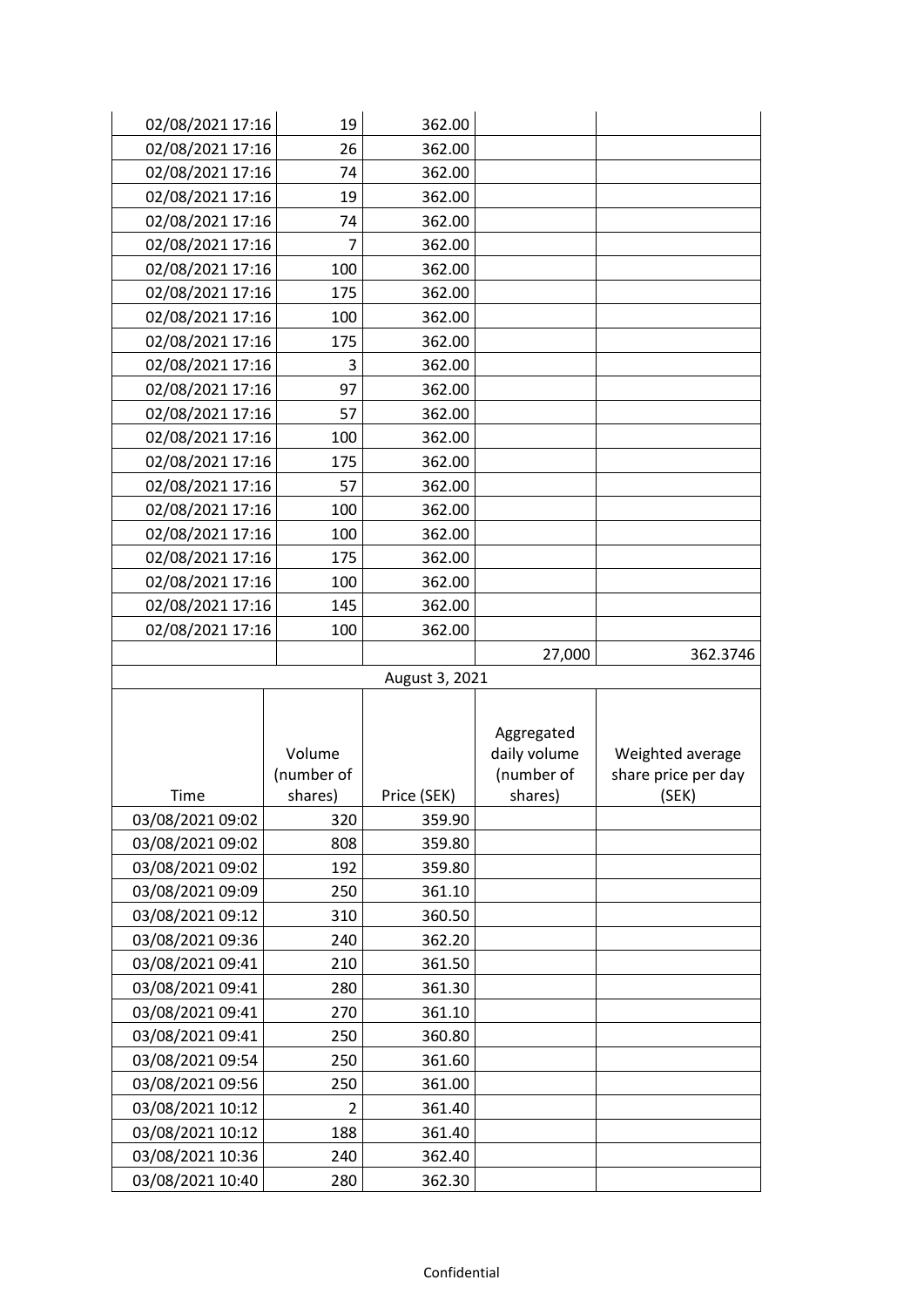| 03/08/2021 10:50 | 49  | 361.80 |  |
|------------------|-----|--------|--|
| 03/08/2021 10:50 | 191 | 361.80 |  |
| 03/08/2021 10:50 | 210 | 361.80 |  |
| 03/08/2021 10:51 | 250 | 361.60 |  |
| 03/08/2021 11:05 | 250 | 362.20 |  |
| 03/08/2021 11:06 | 310 | 361.80 |  |
| 03/08/2021 11:14 | 220 | 361.80 |  |
| 03/08/2021 11:21 | 300 | 361.30 |  |
| 03/08/2021 11:23 | 250 | 361.30 |  |
| 03/08/2021 12:00 | 220 | 362.80 |  |
| 03/08/2021 12:10 | 250 | 363.60 |  |
| 03/08/2021 12:15 | 200 | 363.80 |  |
| 03/08/2021 15:19 | 100 | 364.00 |  |
| 03/08/2021 15:37 | 100 | 364.00 |  |
| 03/08/2021 15:37 | 100 | 364.00 |  |
| 03/08/2021 15:37 | 100 | 364.00 |  |
| 03/08/2021 15:37 | 100 | 364.00 |  |
| 03/08/2021 15:37 | 100 | 364.00 |  |
| 03/08/2021 15:37 | 100 | 364.00 |  |
| 03/08/2021 15:37 | 100 | 364.00 |  |
| 03/08/2021 15:37 | 100 | 364.00 |  |
| 03/08/2021 15:38 | 10  | 364.00 |  |
| 03/08/2021 15:39 | 10  | 364.00 |  |
| 03/08/2021 15:39 | 301 | 364.00 |  |
| 03/08/2021 15:39 | 10  | 364.00 |  |
| 03/08/2021 15:39 | 10  | 364.00 |  |
| 03/08/2021 15:39 | 771 | 364.00 |  |
| 03/08/2021 15:39 | 10  | 364.00 |  |
| 03/08/2021 15:39 | 10  | 364.00 |  |
| 03/08/2021 15:39 | 14  | 364.00 |  |
| 03/08/2021 15:39 | 10  | 364.00 |  |
| 03/08/2021 15:39 | 10  | 364.00 |  |
| 03/08/2021 15:39 | 10  | 364.00 |  |
| 03/08/2021 15:39 | 284 | 364.00 |  |
| 03/08/2021 15:40 | 10  | 364.00 |  |
| 03/08/2021 15:40 | 10  | 364.00 |  |
| 03/08/2021 15:40 | 4   | 364.00 |  |
| 03/08/2021 15:40 | 10  | 364.00 |  |
| 03/08/2021 15:40 | 10  | 364.00 |  |
| 03/08/2021 15:40 | 100 | 364.00 |  |
| 03/08/2021 15:40 | 10  | 364.00 |  |
| 03/08/2021 15:40 | 10  | 364.00 |  |
| 03/08/2021 15:40 | 100 | 364.00 |  |
| 03/08/2021 15:40 | 10  | 364.00 |  |
| 03/08/2021 15:40 | 100 | 364.00 |  |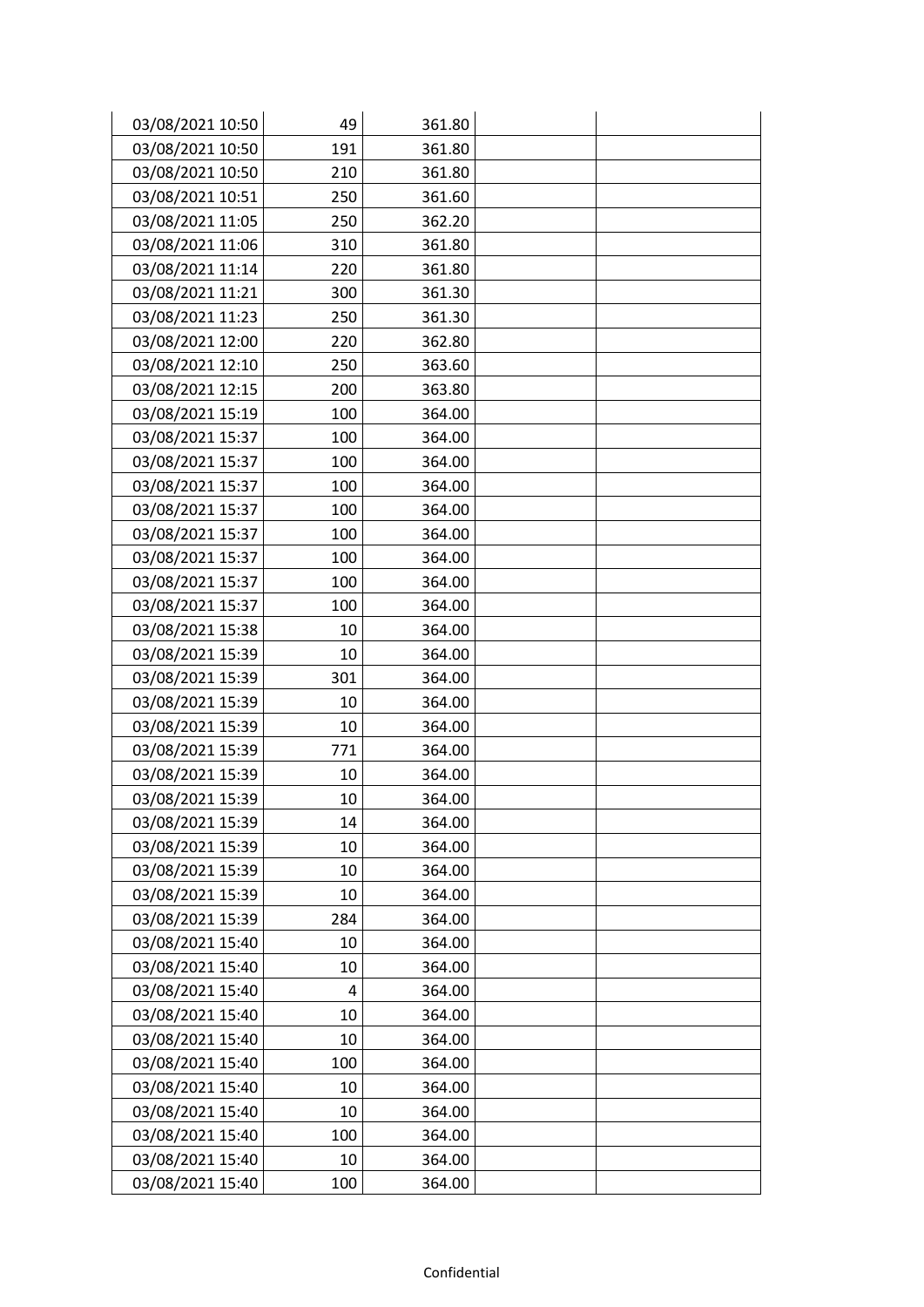| 03/08/2021 15:40 | 10  | 364.00 |  |
|------------------|-----|--------|--|
| 03/08/2021 15:40 | 84  | 364.00 |  |
| 03/08/2021 15:40 | 100 | 364.00 |  |
| 03/08/2021 15:40 | 10  | 364.00 |  |
| 03/08/2021 15:40 | 10  | 364.00 |  |
| 03/08/2021 15:40 | 12  | 364.00 |  |
| 03/08/2021 15:43 | 290 | 364.20 |  |
| 03/08/2021 15:47 | 200 | 364.00 |  |
| 03/08/2021 15:50 | 240 | 363.70 |  |
| 03/08/2021 15:54 | 250 | 363.70 |  |
| 03/08/2021 15:55 | 280 | 363.50 |  |
| 03/08/2021 16:00 | 230 | 364.20 |  |
| 03/08/2021 16:10 | 111 | 364.40 |  |
| 03/08/2021 16:10 | 105 | 364.40 |  |
| 03/08/2021 16:10 | 69  | 364.40 |  |
| 03/08/2021 16:10 | 135 | 364.40 |  |
| 03/08/2021 16:59 | 100 | 367.80 |  |
| 03/08/2021 16:59 | 101 | 367.80 |  |
| 03/08/2021 16:59 | 101 | 367.80 |  |
| 03/08/2021 16:59 | 100 | 367.80 |  |
| 03/08/2021 16:59 | 84  | 367.80 |  |
| 03/08/2021 16:59 | 100 | 367.80 |  |
| 03/08/2021 17:04 | 25  | 367.80 |  |
| 03/08/2021 17:04 | 75  | 367.80 |  |
| 03/08/2021 17:04 | 8   | 367.80 |  |
| 03/08/2021 17:06 | 94  | 367.80 |  |
| 03/08/2021 17:06 | 6   | 367.80 |  |
| 03/08/2021 17:06 | 51  | 367.80 |  |
| 03/08/2021 17:06 | 100 | 367.80 |  |
| 03/08/2021 17:06 | 125 | 367.80 |  |
| 03/08/2021 17:06 | 100 | 367.80 |  |
| 03/08/2021 17:06 | 100 | 367.80 |  |
| 03/08/2021 17:06 | 27  | 367.80 |  |
| 03/08/2021 17:06 | 35  | 367.80 |  |
| 03/08/2021 17:07 | 4   | 367.80 |  |
| 03/08/2021 17:08 | 6   | 367.80 |  |
| 03/08/2021 17:08 | 10  | 367.80 |  |
| 03/08/2021 17:08 | 64  | 367.80 |  |
| 03/08/2021 17:08 | 10  | 367.80 |  |
| 03/08/2021 17:08 | 22  | 367.80 |  |
| 03/08/2021 17:08 | 100 | 367.80 |  |
| 03/08/2021 17:08 | 59  | 367.80 |  |
| 03/08/2021 17:08 | 10  | 367.80 |  |
| 03/08/2021 17:08 | 100 | 367.80 |  |
| 03/08/2021 17:08 | 10  | 367.80 |  |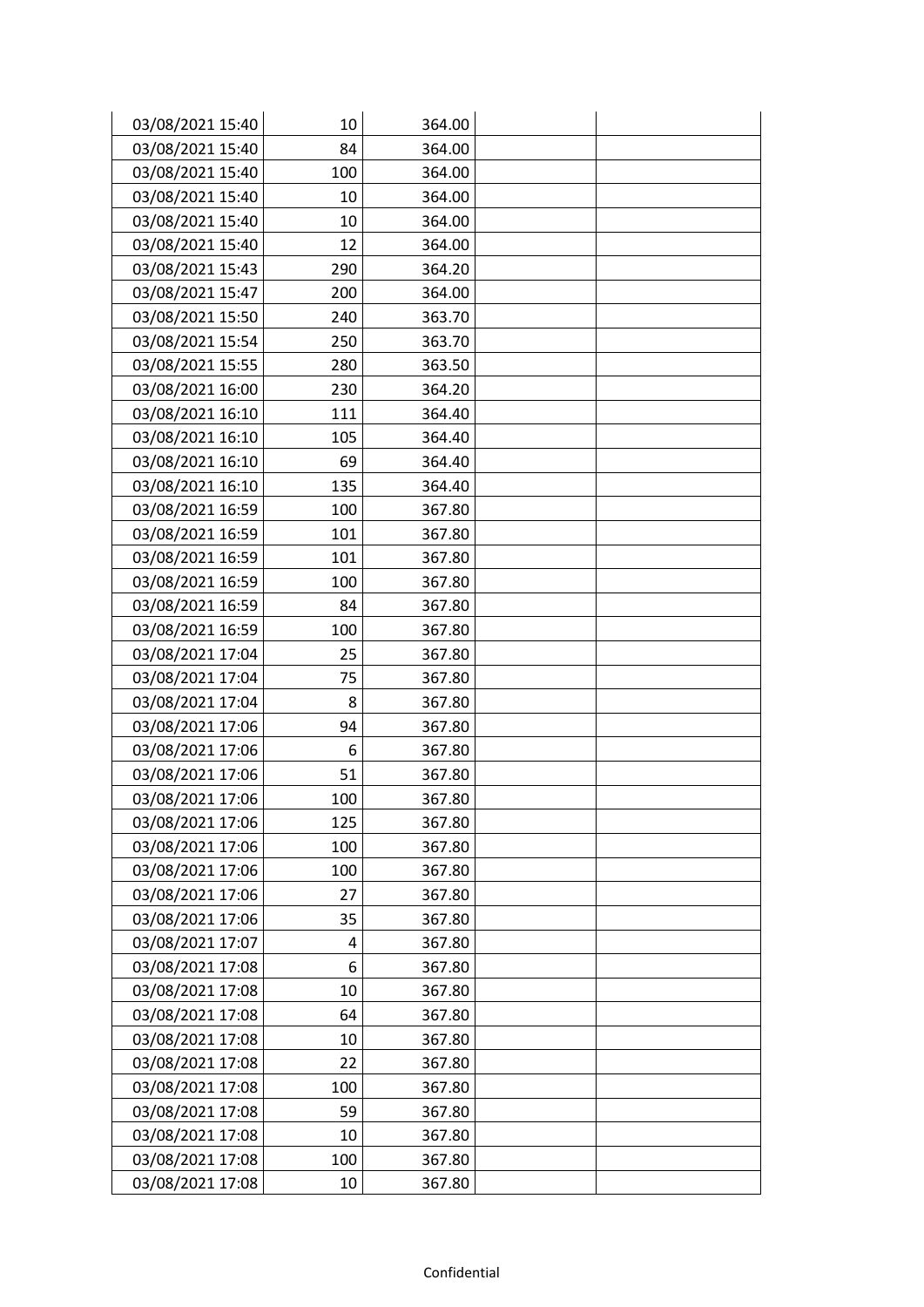| 03/08/2021 17:08 | 10  | 367.80 |        |          |
|------------------|-----|--------|--------|----------|
| 03/08/2021 17:08 | 330 | 367.80 |        |          |
| 03/08/2021 17:08 | 650 | 367.80 |        |          |
| 03/08/2021 17:08 | 10  | 367.80 |        |          |
| 03/08/2021 17:08 | 100 | 367.80 |        |          |
| 03/08/2021 17:08 | 10  | 367.80 |        |          |
| 03/08/2021 17:08 | 14  | 367.80 |        |          |
| 03/08/2021 17:08 | 10  | 367.80 |        |          |
| 03/08/2021 17:08 | 10  | 367.80 |        |          |
| 03/08/2021 17:08 | 10  | 367.80 |        |          |
| 03/08/2021 17:08 | 10  | 367.80 |        |          |
| 03/08/2021 17:08 | 146 | 367.80 |        |          |
| 03/08/2021 17:08 | 10  | 367.80 |        |          |
| 03/08/2021 17:08 | 10  | 367.80 |        |          |
| 03/08/2021 17:08 | 10  | 367.80 |        |          |
| 03/08/2021 17:08 | 10  | 367.80 |        |          |
| 03/08/2021 17:08 | 10  | 367.80 |        |          |
| 03/08/2021 17:08 | 3   | 367.80 |        |          |
| 03/08/2021 17:12 | 100 | 367.50 |        |          |
| 03/08/2021 17:12 | 33  | 367.50 |        |          |
| 03/08/2021 17:13 | 67  | 367.50 |        |          |
| 03/08/2021 17:13 | 100 | 367.50 |        |          |
| 03/08/2021 17:13 | 100 | 367.50 |        |          |
| 03/08/2021 17:13 | 57  | 367.50 |        |          |
| 03/08/2021 17:13 | 57  | 367.50 |        |          |
| 03/08/2021 17:13 | 100 | 367.50 |        |          |
| 03/08/2021 17:13 | 100 | 367.50 |        |          |
| 03/08/2021 17:13 | 6   | 367.50 |        |          |
| 03/08/2021 17:13 | 94  | 367.50 |        |          |
| 03/08/2021 17:13 | 298 | 367.50 |        |          |
| 03/08/2021 17:13 | 1   | 367.50 |        |          |
| 03/08/2021 17:16 | 99  | 367.50 |        |          |
| 03/08/2021 17:16 | 1   | 367.50 |        |          |
| 03/08/2021 17:16 | 25  | 367.50 |        |          |
| 03/08/2021 17:17 | 74  | 367.50 |        |          |
| 03/08/2021 17:17 | 175 | 367.50 |        |          |
| 03/08/2021 17:17 | 100 | 367.50 |        |          |
| 03/08/2021 17:17 | 13  | 367.50 |        |          |
| 03/08/2021 17:17 | 175 | 367.50 |        |          |
| 03/08/2021 17:17 | 100 | 367.50 |        |          |
| 03/08/2021 17:17 | 125 | 367.50 |        |          |
|                  |     |        | 17,000 | 364.0182 |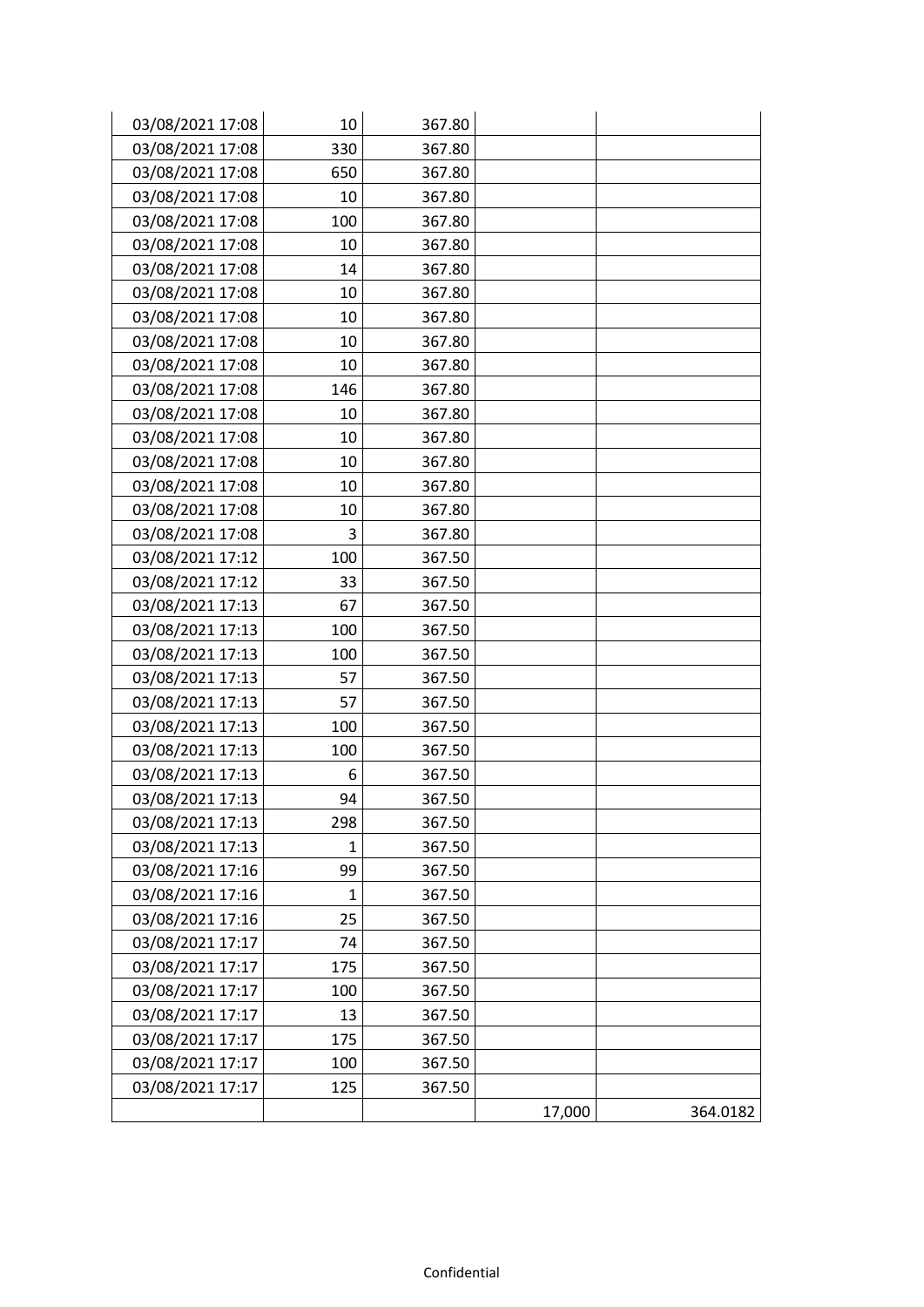|                  | August 4, 2021       |             |                                          |                        |  |
|------------------|----------------------|-------------|------------------------------------------|------------------------|--|
|                  | Volume<br>(number of |             | Aggregated<br>daily volume<br>(number of | Weighted average share |  |
| Time             | shares)              | Price (SEK) | shares)                                  | price per day (SEK)    |  |
| 04/08/2021 09:09 | 500                  | 369.00      |                                          |                        |  |
| 04/08/2021 09:09 | 1                    | 368.90      |                                          |                        |  |
| 04/08/2021 09:12 | 320                  | 368.50      |                                          |                        |  |
| 04/08/2021 09:20 | 310                  | 368.40      |                                          |                        |  |
| 04/08/2021 09:25 | 190                  | 368.80      |                                          |                        |  |
| 04/08/2021 09:30 | 133                  | 368.50      |                                          |                        |  |
| 04/08/2021 09:30 | 300                  | 368.50      |                                          |                        |  |
| 04/08/2021 09:30 | 367                  | 368.50      |                                          |                        |  |
| 04/08/2021 09:31 | 11                   | 368.40      |                                          |                        |  |
| 04/08/2021 09:31 | 249                  | 368.40      |                                          |                        |  |
| 04/08/2021 09:36 | 250                  | 368.30      |                                          |                        |  |
| 04/08/2021 09:42 | 34                   | 368.30      |                                          |                        |  |
| 04/08/2021 09:42 | 186                  | 368.30      |                                          |                        |  |
| 04/08/2021 09:46 | 260                  | 366.90      |                                          |                        |  |
| 04/08/2021 09:51 | 53                   | 365.90      |                                          |                        |  |
| 04/08/2021 09:51 | 137                  | 365.90      |                                          |                        |  |
| 04/08/2021 09:59 | 500                  | 365.40      |                                          |                        |  |
| 04/08/2021 09:59 | 250                  | 365.40      |                                          |                        |  |
| 04/08/2021 10:03 | 65                   | 364.90      |                                          |                        |  |
| 04/08/2021 10:03 | 195                  | 364.90      |                                          |                        |  |
| 04/08/2021 10:07 | 260                  | 364.70      |                                          |                        |  |
| 04/08/2021 10:19 | 200                  | 366.10      |                                          |                        |  |
| 04/08/2021 10:33 | 270                  | 366.10      |                                          |                        |  |
| 04/08/2021 10:51 | 108                  | 367.00      |                                          |                        |  |
| 04/08/2021 10:51 | 102                  | 367.00      |                                          |                        |  |
| 04/08/2021 10:55 | 190                  | 365.50      |                                          |                        |  |
| 04/08/2021 11:02 | 31                   | 365.10      |                                          |                        |  |
| 04/08/2021 11:02 | 109                  | 365.10      |                                          |                        |  |
| 04/08/2021 11:08 | 130                  | 365.30      |                                          |                        |  |
| 04/08/2021 11:15 | 200                  | 365.80      |                                          |                        |  |
| 04/08/2021 11:20 | 230                  | 366.10      |                                          |                        |  |
| 04/08/2021 11:30 | 250                  | 366.00      |                                          |                        |  |
| 04/08/2021 11:38 | 240                  | 366.00      |                                          |                        |  |
| 04/08/2021 11:41 | 143                  | 365.70      |                                          |                        |  |
| 04/08/2021 11:41 | 97                   | 365.70      |                                          |                        |  |
| 04/08/2021 12:04 | 240                  | 366.50      |                                          |                        |  |
| 04/08/2021 12:14 | 250                  | 366.70      |                                          |                        |  |
| 04/08/2021 12:24 | 270                  | 366.60      |                                          |                        |  |
| 04/08/2021 12:24 | 4                    | 366.40      |                                          |                        |  |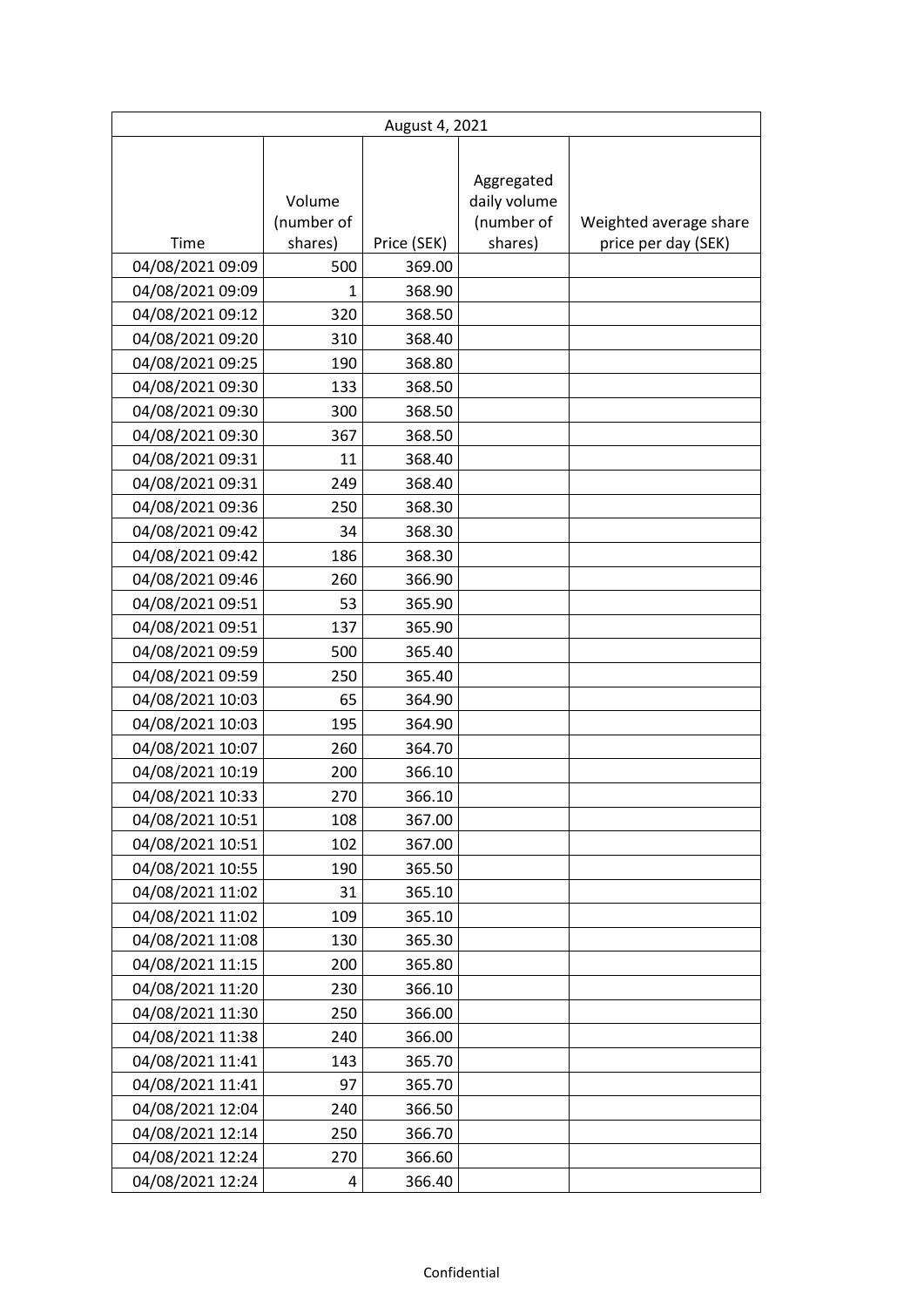| 04/08/2021 12:24 | 256            | 366.40 |  |
|------------------|----------------|--------|--|
| 04/08/2021 12:39 | 270            | 366.40 |  |
| 04/08/2021 12:46 | 40             | 366.60 |  |
| 04/08/2021 12:46 | 200            | 366.60 |  |
| 04/08/2021 12:54 | 85             | 366.30 |  |
| 04/08/2021 12:54 | 125            | 366.30 |  |
| 04/08/2021 12:58 | 220            | 366.60 |  |
| 04/08/2021 13:28 | 45             | 368.10 |  |
| 04/08/2021 13:32 | 100            | 368.00 |  |
| 04/08/2021 13:38 | 100            | 368.00 |  |
| 04/08/2021 13:49 | 140            | 367.90 |  |
| 04/08/2021 13:55 | 48             | 367.90 |  |
| 04/08/2021 13:55 | 62             | 367.90 |  |
| 04/08/2021 14:00 | 220            | 368.00 |  |
| 04/08/2021 14:16 | 250            | 368.10 |  |
| 04/08/2021 14:24 | 220            | 368.90 |  |
| 04/08/2021 14:35 | 240            | 368.70 |  |
| 04/08/2021 14:44 | 3              | 368.80 |  |
| 04/08/2021 14:44 | 187            | 368.80 |  |
| 04/08/2021 14:54 | 240            | 368.10 |  |
| 04/08/2021 15:07 | 240            | 368.10 |  |
| 04/08/2021 15:22 | 61             | 368.50 |  |
| 04/08/2021 15:22 | 199            | 368.50 |  |
| 04/08/2021 15:30 | 240            | 368.50 |  |
| 04/08/2021 15:34 | 24             | 368.40 |  |
| 04/08/2021 15:34 | 176            | 368.40 |  |
| 04/08/2021 15:38 | 240            | 368.00 |  |
| 04/08/2021 15:42 | 240            | 367.90 |  |
| 04/08/2021 15:54 | 330            | 368.10 |  |
| 04/08/2021 16:12 | 127            | 369.10 |  |
| 04/08/2021 16:12 | 143            | 369.10 |  |
| 04/08/2021 16:17 | 260            | 368.90 |  |
| 04/08/2021 16:24 | 250            | 368.80 |  |
| 04/08/2021 16:26 | 250            | 368.60 |  |
| 04/08/2021 16:30 | 210            | 368.30 |  |
| 04/08/2021 16:30 | 240            | 368.20 |  |
| 04/08/2021 16:50 | 250            | 368.70 |  |
| 04/08/2021 17:00 | 330            | 368.80 |  |
| 04/08/2021 17:14 | 250            | 369.10 |  |
| 04/08/2021 17:14 | 230            | 369.10 |  |
| 04/08/2021 17:19 | 190            | 369.10 |  |
| 04/08/2021 17:19 | 248            | 369.00 |  |
| 04/08/2021 17:19 | $\overline{2}$ | 369.00 |  |
| 04/08/2021 17:23 | 180            | 369.00 |  |
| 04/08/2021 17:23 | 230            | 369.00 |  |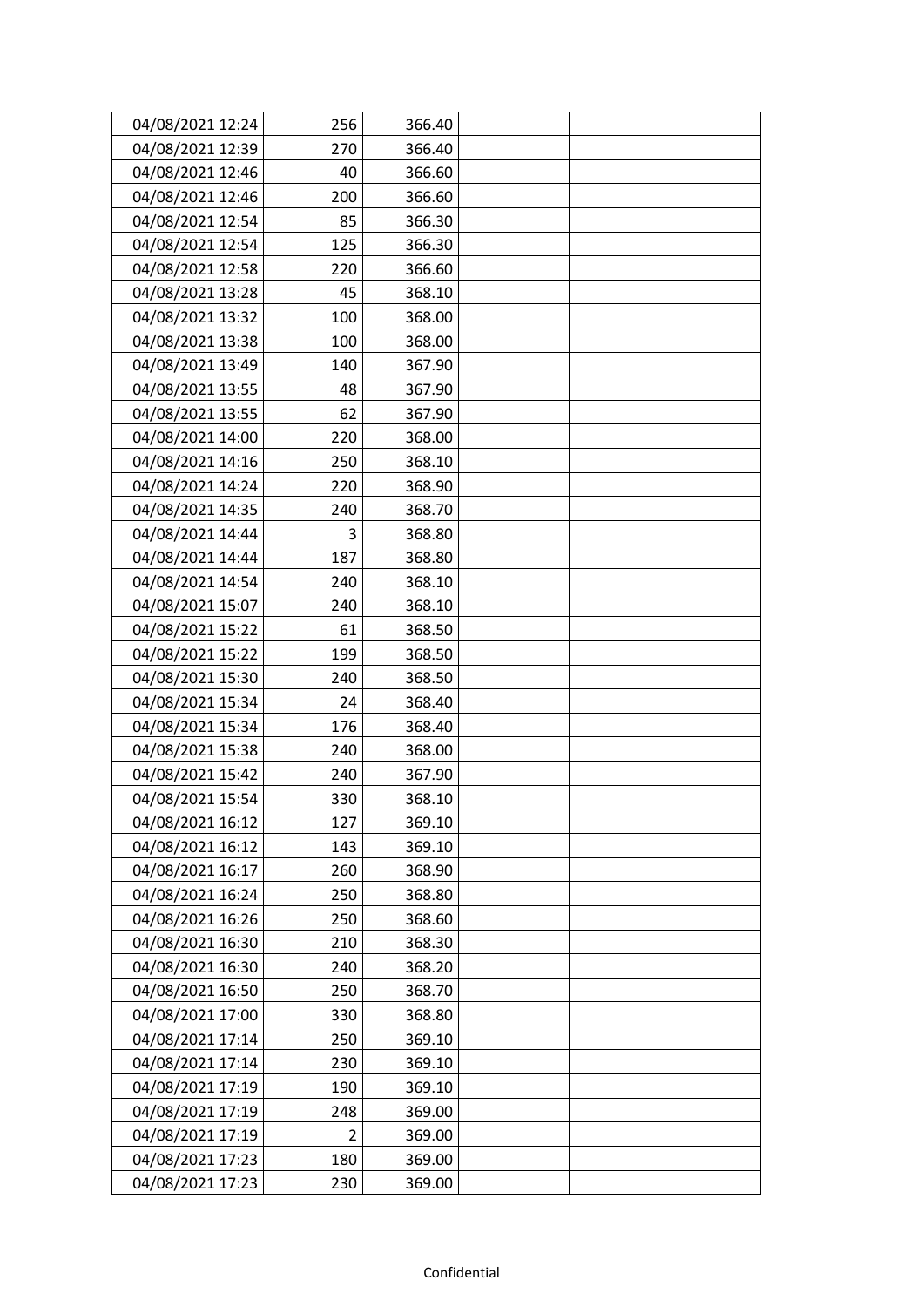| 04/08/2021 17:23 | 90           | 369.00         |              |                        |
|------------------|--------------|----------------|--------------|------------------------|
| 04/08/2021 17:23 | 28           | 369.00         |              |                        |
| 04/08/2021 17:23 | 5            | 369.00         |              |                        |
| 04/08/2021 17:23 | 3            | 369.00         |              |                        |
| 04/08/2021 17:24 | $\mathbf{1}$ | 369.00         |              |                        |
| 04/08/2021 17:24 | 3            | 369.00         |              |                        |
|                  |              |                | 15,956       | 367.5923               |
|                  |              | August 5, 2021 |              |                        |
|                  |              |                |              |                        |
|                  |              |                | Aggregated   |                        |
|                  | Volume       |                | daily volume |                        |
|                  | (number of   |                | (number of   | Weighted average share |
| Time             | shares)      | Price (SEK)    | shares)      | price per day (SEK)    |
| 05/08/2021 09:04 | 493          | 367.50         |              |                        |
| 05/08/2021 09:04 | 7            | 367.50         |              |                        |
| 05/08/2021 09:05 | 4            | 367.20         |              |                        |
| 05/08/2021 09:05 | 276          | 367.20         |              |                        |
| 05/08/2021 09:32 | 220          | 367.80         |              |                        |
| 05/08/2021 10:01 | 40           | 368.50         |              |                        |
| 05/08/2021 10:01 | 71           | 368.50         |              |                        |
| 05/08/2021 10:02 | 17           | 368.50         |              |                        |
| 05/08/2021 10:04 | 242          | 368.50         |              |                        |
| 05/08/2021 10:06 | 130          | 368.50         |              |                        |
| 05/08/2021 10:06 | 57           | 368.50         |              |                        |
| 05/08/2021 10:06 | 253          | 368.50         |              |                        |
| 05/08/2021 10:06 | 120          | 368.50         |              |                        |
| 05/08/2021 10:54 | $\mathbf{1}$ | 370.40         |              |                        |
| 05/08/2021 10:54 | 15           | 370.40         |              |                        |
| 05/08/2021 10:56 | 224          | 370.40         |              |                        |
| 05/08/2021 10:56 | 224          | 370.40         |              |                        |
| 05/08/2021 10:56 | 26           | 370.40         |              |                        |
| 05/08/2021 11:09 | 10           | 370.60         |              |                        |
| 05/08/2021 11:09 | 65           | 370.60         |              |                        |
| 05/08/2021 11:09 | 43           | 370.60         |              |                        |
| 05/08/2021 11:09 | 102          | 370.60         |              |                        |
| 05/08/2021 11:10 | 110          | 370.20         |              |                        |
| 05/08/2021 11:11 | 140          | 370.10         |              |                        |
| 05/08/2021 11:17 | 250          | 369.80         |              |                        |
| 05/08/2021 11:24 | 250          | 369.60         |              |                        |
| 05/08/2021 11:29 | 250          | 369.70         |              |                        |
| 05/08/2021 11:37 | 180          | 370.50         |              |                        |
| 05/08/2021 11:38 | 116          | 370.30         |              |                        |
| 05/08/2021 11:38 | 144          | 370.30         |              |                        |
| 05/08/2021 11:51 | 95           | 370.10         |              |                        |
| 05/08/2021 11:51 | 175          | 370.10         |              |                        |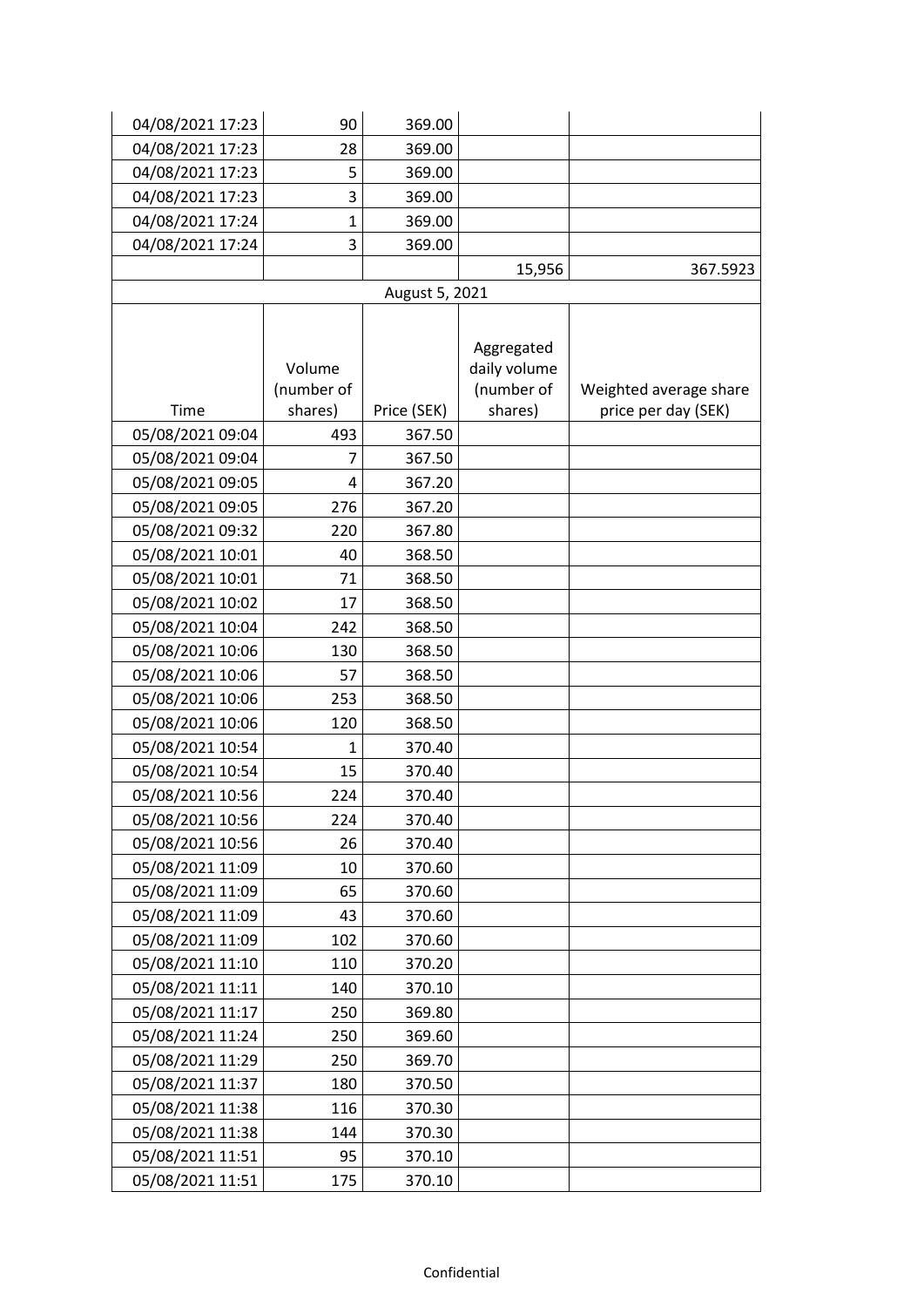| 05/08/2021 12:03 | 230 | 370.30 |  |
|------------------|-----|--------|--|
| 05/08/2021 12:21 | 81  | 370.10 |  |
| 05/08/2021 12:21 | 260 | 370.10 |  |
| 05/08/2021 12:21 | 270 | 370.10 |  |
| 05/08/2021 12:21 | 109 | 370.10 |  |
| 05/08/2021 12:29 | 240 | 370.10 |  |
| 05/08/2021 12:55 | 200 | 370.00 |  |
| 05/08/2021 13:07 | 250 | 369.90 |  |
| 05/08/2021 13:24 | 240 | 369.60 |  |
| 05/08/2021 13:31 | 220 | 369.40 |  |
| 05/08/2021 13:31 | 270 | 369.40 |  |
| 05/08/2021 13:48 | 108 | 368.60 |  |
| 05/08/2021 13:48 | 142 | 368.60 |  |
| 05/08/2021 14:07 | 280 | 368.90 |  |
| 05/08/2021 14:17 | 56  | 369.10 |  |
| 05/08/2021 14:17 | 194 | 369.10 |  |
| 05/08/2021 14:23 | 180 | 368.60 |  |
| 05/08/2021 14:37 | 260 | 368.80 |  |
| 05/08/2021 14:45 | 16  | 368.80 |  |
| 05/08/2021 14:47 | 164 | 368.80 |  |
| 05/08/2021 14:54 | 141 | 368.60 |  |
| 05/08/2021 14:54 | 139 | 368.60 |  |
| 05/08/2021 15:03 | 133 | 368.50 |  |
| 05/08/2021 15:03 | 34  | 368.50 |  |
| 05/08/2021 15:03 | 54  | 368.50 |  |
| 05/08/2021 15:03 | 12  | 368.50 |  |
| 05/08/2021 15:03 | 100 | 368.50 |  |
| 05/08/2021 15:03 | 22  | 368.50 |  |
| 05/08/2021 15:03 | 78  | 368.50 |  |
| 05/08/2021 15:03 | 78  | 368.50 |  |
| 05/08/2021 15:03 | 100 | 368.50 |  |
| 05/08/2021 15:03 | 416 | 368.50 |  |
| 05/08/2021 15:03 | 40  | 368.50 |  |
| 05/08/2021 15:03 | 18  | 368.50 |  |
| 05/08/2021 15:03 | 60  | 368.50 |  |
| 05/08/2021 15:03 | 260 | 368.50 |  |
| 05/08/2021 15:11 | 166 | 368.90 |  |
| 05/08/2021 15:11 | 84  | 368.90 |  |
| 05/08/2021 15:18 | 230 | 369.20 |  |
| 05/08/2021 15:23 | 1   | 368.50 |  |
| 05/08/2021 15:23 | 100 | 368.50 |  |
| 05/08/2021 15:30 | 290 | 368.80 |  |
| 05/08/2021 15:32 | 87  | 368.50 |  |
| 05/08/2021 15:32 | 100 | 368.50 |  |
| 05/08/2021 15:32 | 219 | 368.50 |  |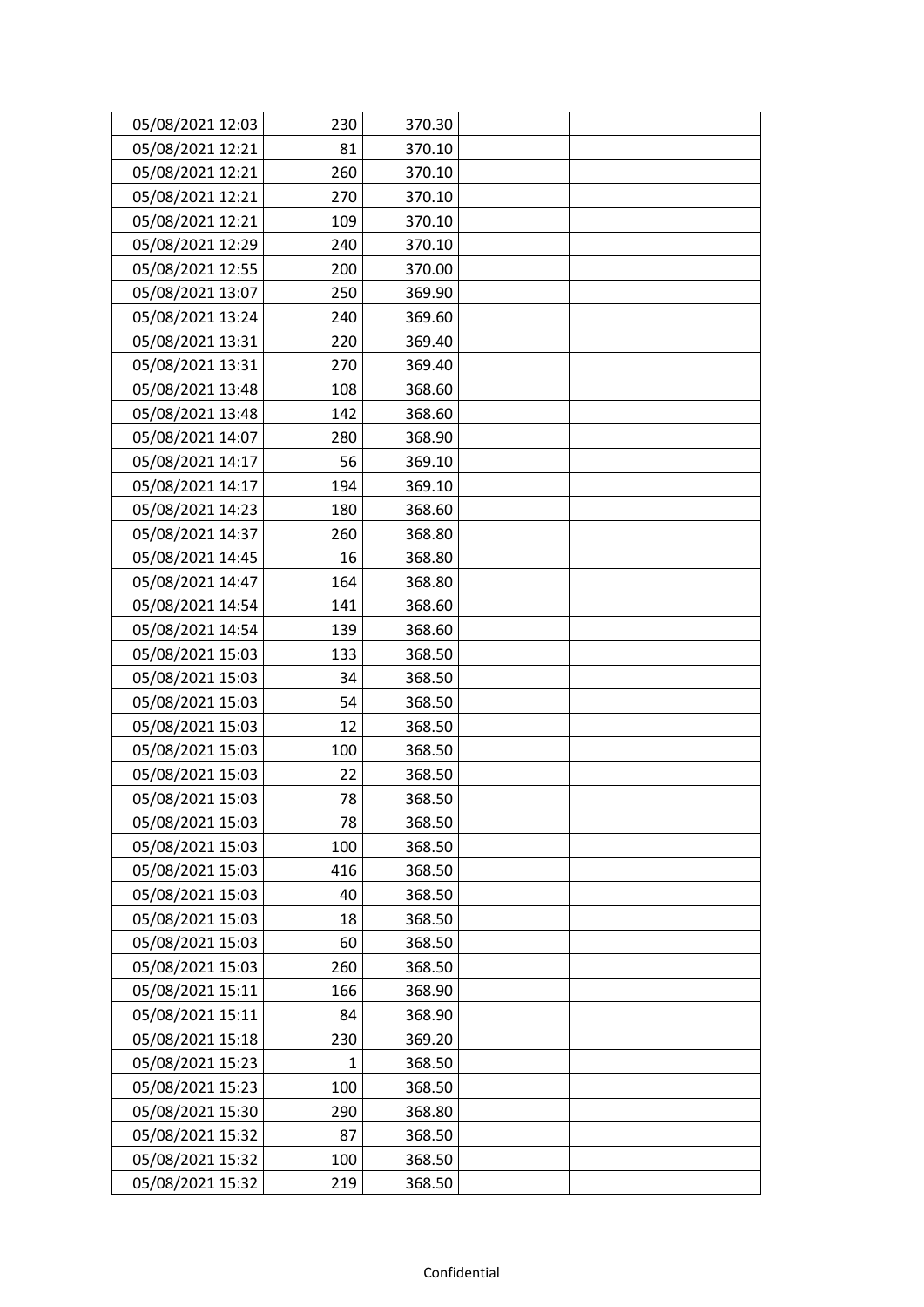| 05/08/2021 15:32 | 21  | 368.50 |  |
|------------------|-----|--------|--|
| 05/08/2021 15:32 | 100 | 368.50 |  |
| 05/08/2021 15:32 | 67  | 368.50 |  |
| 05/08/2021 15:32 | 100 | 368.50 |  |
| 05/08/2021 15:32 | 100 | 368.50 |  |
| 05/08/2021 15:32 | 100 | 368.50 |  |
| 05/08/2021 15:32 | 100 | 368.50 |  |
| 05/08/2021 15:41 | 300 | 369.00 |  |
| 05/08/2021 15:42 | 96  | 368.70 |  |
| 05/08/2021 15:42 | 204 | 368.70 |  |
| 05/08/2021 15:45 | 100 | 368.50 |  |
| 05/08/2021 15:45 | 175 | 368.50 |  |
| 05/08/2021 15:45 | 175 | 368.50 |  |
| 05/08/2021 15:45 | 100 | 368.50 |  |
| 05/08/2021 15:45 | 100 | 368.50 |  |
| 05/08/2021 15:45 | 19  | 368.50 |  |
| 05/08/2021 15:45 | 175 | 368.50 |  |
| 05/08/2021 15:45 | 56  | 368.50 |  |
| 05/08/2021 15:45 | 100 | 368.50 |  |
| 05/08/2021 15:46 | 220 | 368.70 |  |
| 05/08/2021 15:49 | 100 | 368.50 |  |
| 05/08/2021 15:49 | 100 | 368.50 |  |
| 05/08/2021 15:49 | 100 | 368.50 |  |
| 05/08/2021 15:49 | 131 | 368.50 |  |
| 05/08/2021 15:49 | 95  | 368.50 |  |
| 05/08/2021 15:49 | 5   | 368.50 |  |
| 05/08/2021 15:49 | 100 | 368.50 |  |
| 05/08/2021 15:49 | 22  | 368.50 |  |
| 05/08/2021 15:49 | 56  | 368.50 |  |
| 05/08/2021 15:49 | 22  | 368.50 |  |
| 05/08/2021 15:49 | 100 | 368.50 |  |
| 05/08/2021 15:49 | 100 | 368.50 |  |
| 05/08/2021 15:49 | 113 | 368.50 |  |
| 05/08/2021 15:49 | 100 | 368.50 |  |
| 05/08/2021 15:49 | 100 | 368.50 |  |
| 05/08/2021 15:49 | 75  | 368.50 |  |
| 05/08/2021 15:49 | 100 | 368.50 |  |
| 05/08/2021 15:49 | 100 | 368.50 |  |
| 05/08/2021 15:49 | 45  | 368.50 |  |
| 05/08/2021 15:49 | 55  | 368.50 |  |
| 05/08/2021 15:49 | 45  | 368.50 |  |
| 05/08/2021 15:49 | 100 | 368.50 |  |
| 05/08/2021 15:49 | 100 | 368.50 |  |
| 05/08/2021 15:49 | 47  | 368.50 |  |
| 05/08/2021 15:49 | 11  | 368.50 |  |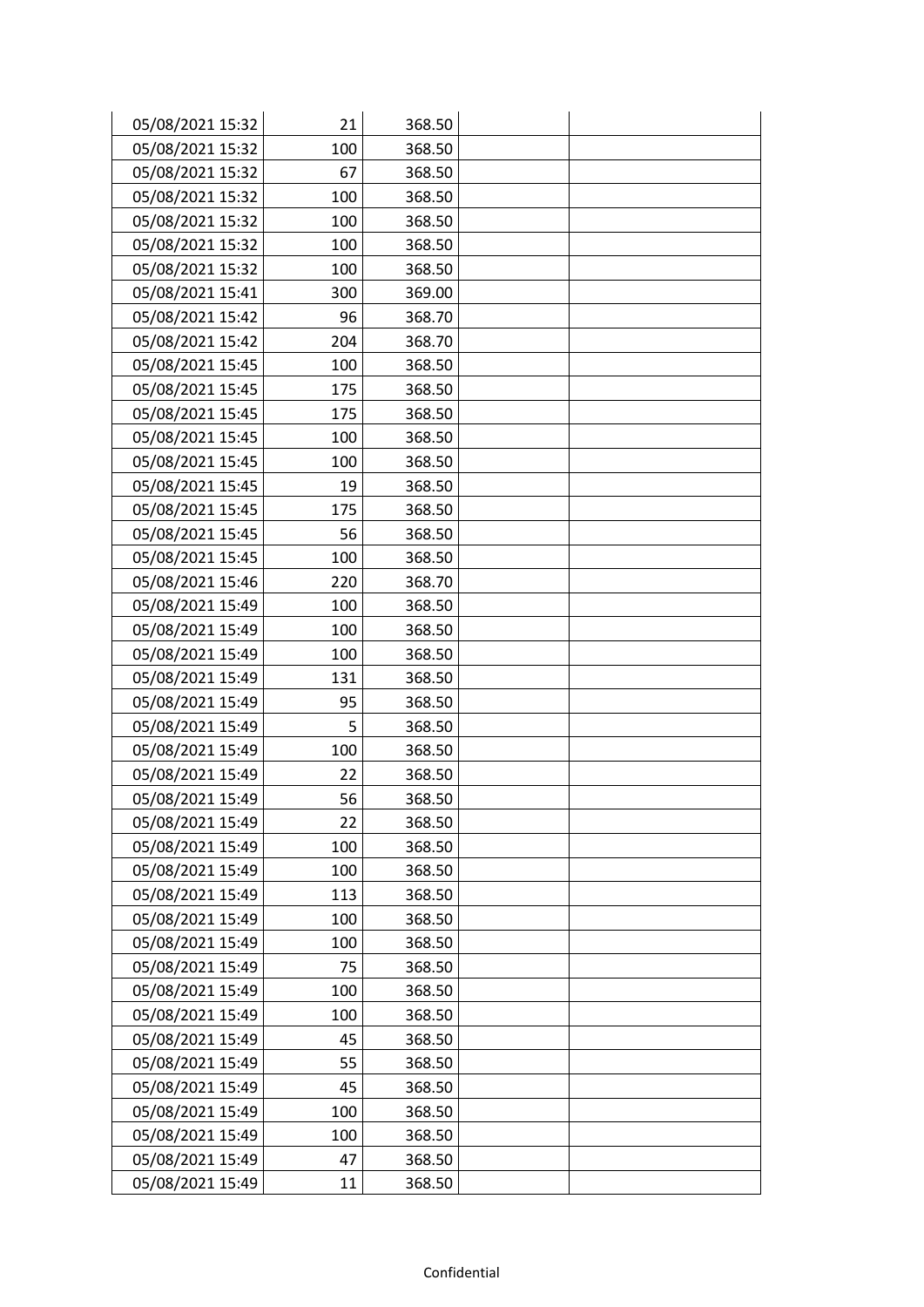| 05/08/2021 15:49 | 53           | 368.50 |  |
|------------------|--------------|--------|--|
| 05/08/2021 15:49 | 25           | 368.50 |  |
| 05/08/2021 15:49 | 220          | 368.40 |  |
| 05/08/2021 15:50 | 240          | 368.20 |  |
| 05/08/2021 15:50 | 310          | 368.00 |  |
| 05/08/2021 15:53 | 280          | 367.80 |  |
| 05/08/2021 16:06 | 290          | 368.00 |  |
| 05/08/2021 16:08 | 200          | 367.70 |  |
| 05/08/2021 16:08 | 330          | 367.60 |  |
| 05/08/2021 16:11 | 280          | 367.50 |  |
| 05/08/2021 16:12 | 257          | 367.40 |  |
| 05/08/2021 16:12 | 13           | 367.40 |  |
| 05/08/2021 16:15 | 270          | 367.40 |  |
| 05/08/2021 16:16 | 300          | 367.10 |  |
| 05/08/2021 16:17 | 290          | 367.00 |  |
| 05/08/2021 16:20 | 210          | 366.90 |  |
| 05/08/2021 16:22 | 320          | 366.90 |  |
| 05/08/2021 16:25 | 173          | 366.80 |  |
| 05/08/2021 16:27 | 230          | 367.00 |  |
| 05/08/2021 16:28 | 167          | 366.80 |  |
| 05/08/2021 16:31 | 51           | 366.70 |  |
| 05/08/2021 16:31 | 249          | 366.70 |  |
| 05/08/2021 16:34 | 230          | 366.70 |  |
| 05/08/2021 16:36 | 196          | 366.70 |  |
| 05/08/2021 16:36 | 74           | 366.70 |  |
| 05/08/2021 16:52 | 290          | 368.00 |  |
| 05/08/2021 16:55 | 460          | 367.80 |  |
| 05/08/2021 16:58 | 69           | 367.70 |  |
| 05/08/2021 16:58 | 191          | 367.70 |  |
| 05/08/2021 16:58 | 210          | 367.70 |  |
| 05/08/2021 17:06 | 29           | 367.80 |  |
| 05/08/2021 17:16 | 250          | 368.00 |  |
| 05/08/2021 17:20 | 260          | 368.00 |  |
| 05/08/2021 17:21 | 124          | 368.00 |  |
| 05/08/2021 17:24 | 230          | 368.00 |  |
| 05/08/2021 17:24 | 176          | 368.00 |  |
| 05/08/2021 17:24 | 7            | 368.00 |  |
| 05/08/2021 17:24 | 100          | 368.00 |  |
| 05/08/2021 17:24 | 2            | 368.00 |  |
| 05/08/2021 17:24 | 141          | 368.00 |  |
| 05/08/2021 17:24 | $\mathbf{1}$ | 368.10 |  |
| 05/08/2021 17:24 | 54           | 368.10 |  |
| 05/08/2021 17:24 | $\mathbf{1}$ | 368.10 |  |
| 05/08/2021 17:24 | 5            | 368.10 |  |
| 05/08/2021 17:24 | 15           | 368.10 |  |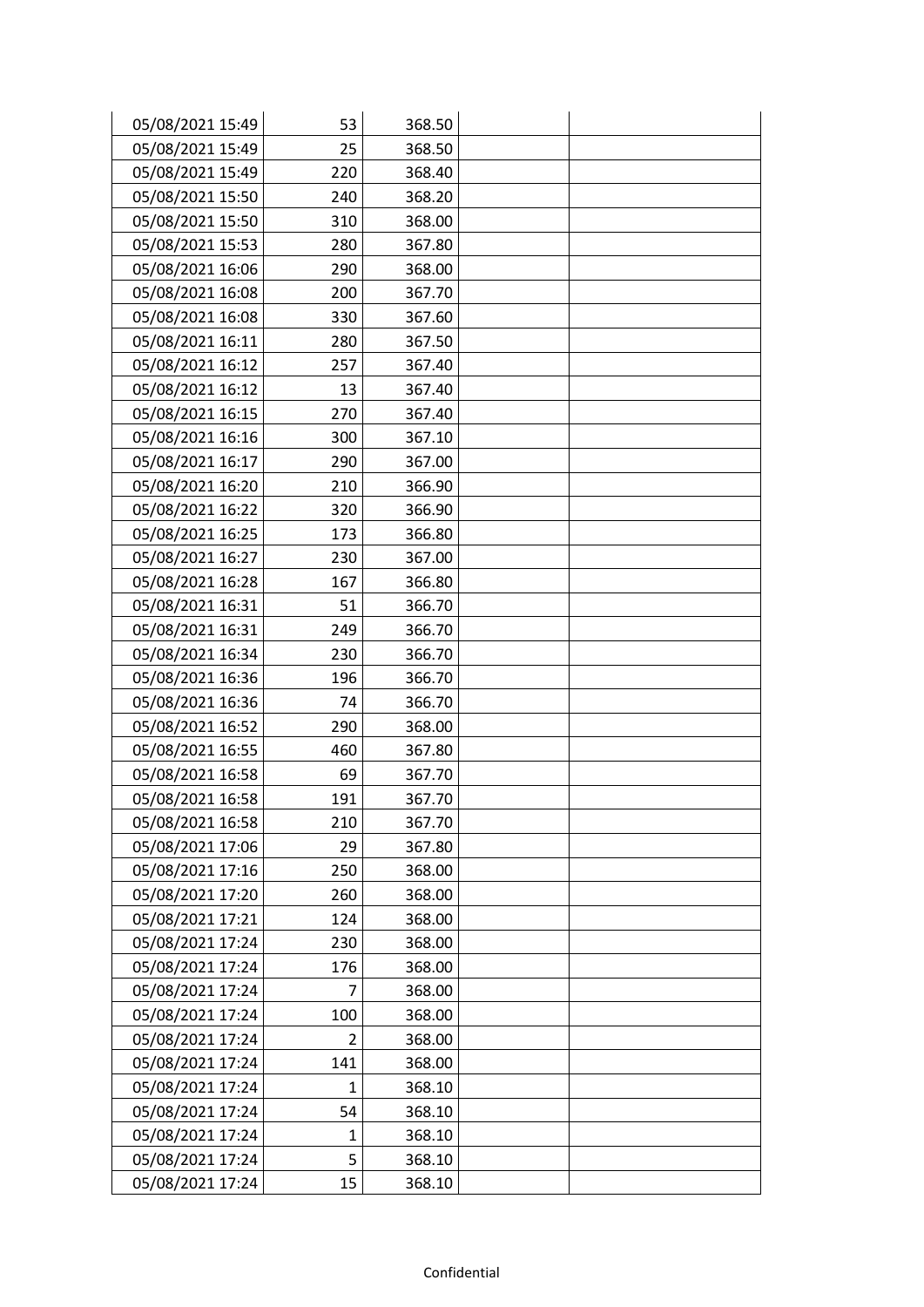| 05/08/2021 17:24 | 141          | 368.10         |              |                        |
|------------------|--------------|----------------|--------------|------------------------|
| 05/08/2021 17:24 | 6            | 368.10         |              |                        |
| 05/08/2021 17:24 | $\mathbf{1}$ | 368.10         |              |                        |
| 05/08/2021 17:24 | 790          | 368.10         |              |                        |
| 05/08/2021 17:24 | 1821         | 368.10         |              |                        |
|                  |              |                | 26,044       | 368.4497               |
|                  |              | August 6, 2021 |              |                        |
|                  |              |                |              |                        |
|                  |              |                | Aggregated   |                        |
|                  | Volume       |                | daily volume |                        |
|                  | (number of   |                | (number of   | Weighted average share |
| Time             | shares)      | Price (SEK)    | shares)      | price per day (SEK)    |
| 06/08/2021 09:03 | 230          | 367.70         |              |                        |
| 06/08/2021 09:05 | 220          | 367.20         |              |                        |
| 06/08/2021 09:06 | 32           | 367.40         |              |                        |
| 06/08/2021 09:06 | 228          | 367.40         |              |                        |
| 06/08/2021 09:10 | 23           | 368.30         |              |                        |
| 06/08/2021 09:10 | 457          | 368.30         |              |                        |
| 06/08/2021 09:16 | 140          | 367.60         |              |                        |
| 06/08/2021 09:16 | 150          | 367.60         |              |                        |
| 06/08/2021 09:21 | 250          | 367.00         |              |                        |
| 06/08/2021 09:32 | 71           | 367.00         |              |                        |
| 06/08/2021 09:32 | 179          | 367.00         |              |                        |
| 06/08/2021 09:32 | 270          | 367.00         |              |                        |
| 06/08/2021 09:37 | 180          | 366.50         |              |                        |
| 06/08/2021 09:42 | 250          | 366.30         |              |                        |
| 06/08/2021 09:48 | 230          | 365.90         |              |                        |
| 06/08/2021 09:48 | 10           | 365.90         |              |                        |
| 06/08/2021 09:54 | 220          | 366.10         |              |                        |
| 06/08/2021 10:02 | 310          | 366.10         |              |                        |
| 06/08/2021 10:08 | 230          | 365.50         |              |                        |
| 06/08/2021 10:21 | 270          | 366.50         |              |                        |
| 06/08/2021 10:23 | 280          | 366.10         |              |                        |
| 06/08/2021 10:31 | 171          | 365.70         |              |                        |
| 06/08/2021 10:31 | 59           | 365.70         |              |                        |
| 06/08/2021 10:42 | 14           | 365.90         |              |                        |
| 06/08/2021 10:42 | 176          | 365.90         |              |                        |
| 06/08/2021 10:51 | 240          | 365.60         |              |                        |
| 06/08/2021 10:52 | 260          | 365.40         |              |                        |
| 06/08/2021 10:54 | 250          | 365.20         |              |                        |
| 06/08/2021 11:04 | 44           | 365.10         |              |                        |
| 06/08/2021 11:04 | 186          | 365.10         |              |                        |
| 06/08/2021 11:15 | 4            | 364.90         |              |                        |
| 06/08/2021 11:20 | 22           | 365.00         |              |                        |
| 06/08/2021 11:20 | 128          | 365.00         |              |                        |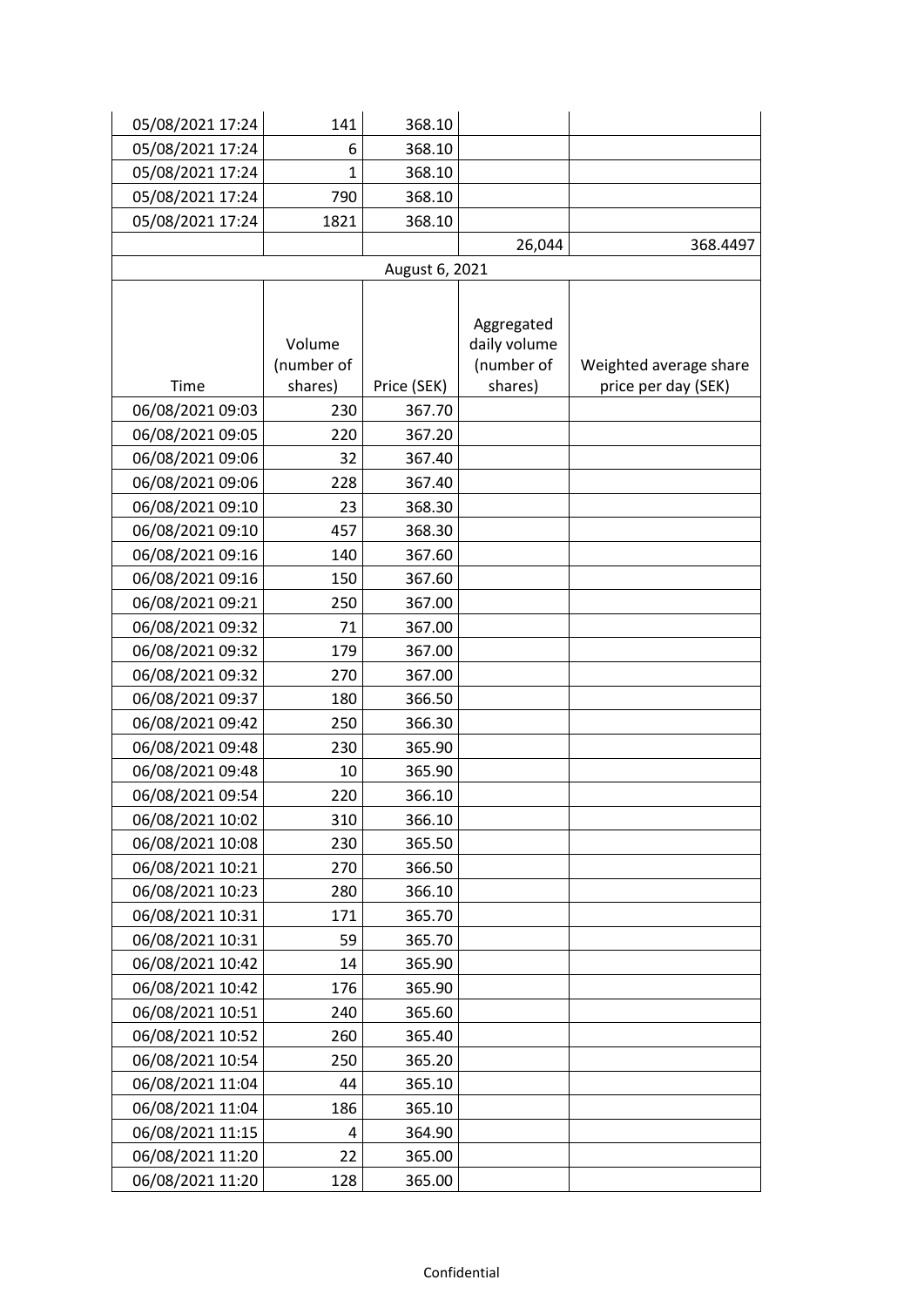| 06/08/2021 11:20 | 50  | 365.00 |  |
|------------------|-----|--------|--|
| 06/08/2021 11:20 | 236 | 364.90 |  |
| 06/08/2021 11:29 | 33  | 365.10 |  |
| 06/08/2021 11:29 | 154 | 365.10 |  |
| 06/08/2021 11:29 | 63  | 365.10 |  |
| 06/08/2021 11:40 | 320 | 365.20 |  |
| 06/08/2021 11:52 | 10  | 365.20 |  |
| 06/08/2021 11:54 | 4   | 365.30 |  |
| 06/08/2021 11:57 | 190 | 365.20 |  |
| 06/08/2021 12:00 | 140 | 365.20 |  |
| 06/08/2021 12:10 | 200 | 365.00 |  |
| 06/08/2021 12:25 | 340 | 365.30 |  |
| 06/08/2021 12:25 | 230 | 365.30 |  |
| 06/08/2021 12:33 | 220 | 365.00 |  |
| 06/08/2021 12:37 | 280 | 364.80 |  |
| 06/08/2021 12:41 | 190 | 365.00 |  |
| 06/08/2021 12:46 | 190 | 365.30 |  |
| 06/08/2021 12:46 | 60  | 365.30 |  |
| 06/08/2021 13:11 | 7   | 364.80 |  |
| 06/08/2021 13:15 | 213 | 364.80 |  |
| 06/08/2021 13:17 | 250 | 364.70 |  |
| 06/08/2021 13:31 | 250 | 365.10 |  |
| 06/08/2021 13:52 | 240 | 365.30 |  |
| 06/08/2021 13:55 | 200 | 365.10 |  |
| 06/08/2021 14:20 | 200 | 365.90 |  |
| 06/08/2021 14:22 | 250 | 365.80 |  |
| 06/08/2021 14:29 | 240 | 365.60 |  |
| 06/08/2021 14:38 | 250 | 365.60 |  |
| 06/08/2021 14:47 | 121 | 366.00 |  |
| 06/08/2021 14:47 | 99  | 366.00 |  |
| 06/08/2021 14:54 | 127 | 365.60 |  |
| 06/08/2021 14:54 | 113 | 365.60 |  |
| 06/08/2021 15:01 | 32  | 365.90 |  |
| 06/08/2021 15:01 | 168 | 365.90 |  |
| 06/08/2021 15:13 | 260 | 366.00 |  |
| 06/08/2021 15:25 | 260 | 365.70 |  |
| 06/08/2021 15:29 | 220 | 365.70 |  |
| 06/08/2021 15:32 | 270 | 365.90 |  |
| 06/08/2021 15:37 | 210 | 366.10 |  |
| 06/08/2021 15:46 | 102 | 366.10 |  |
| 06/08/2021 15:46 | 138 | 366.10 |  |
| 06/08/2021 15:46 | 86  | 366.00 |  |
| 06/08/2021 15:46 | 6   | 366.00 |  |
| 06/08/2021 15:46 | 238 | 366.00 |  |
| 06/08/2021 15:50 | 185 | 366.10 |  |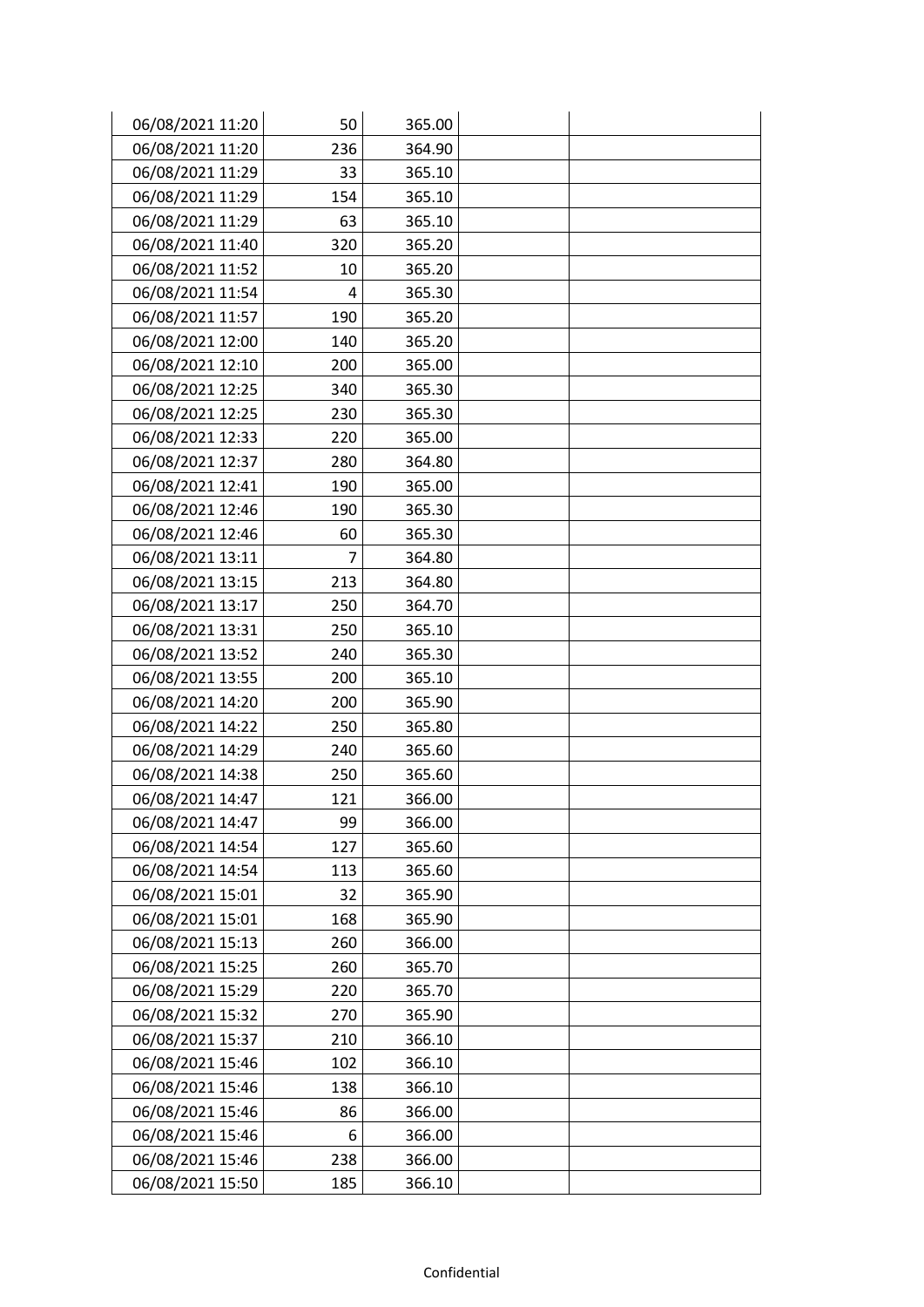| 06/08/2021 15:50 | 75           | 366.10 |  |
|------------------|--------------|--------|--|
| 06/08/2021 15:53 | 100          | 365.40 |  |
| 06/08/2021 15:54 | 414          | 365.50 |  |
| 06/08/2021 15:54 | 16           | 365.50 |  |
| 06/08/2021 15:54 | $\mathbf{1}$ | 365.40 |  |
| 06/08/2021 15:54 | 36           | 365.40 |  |
| 06/08/2021 15:54 | 53           | 365.40 |  |
| 06/08/2021 15:57 | 24           | 364.90 |  |
| 06/08/2021 15:57 | 226          | 364.90 |  |
| 06/08/2021 15:59 | 250          | 364.90 |  |
| 06/08/2021 16:00 | 429          | 364.70 |  |
| 06/08/2021 16:00 | 51           | 364.70 |  |
| 06/08/2021 16:06 | 38           | 364.60 |  |
| 06/08/2021 16:06 | 272          | 364.60 |  |
| 06/08/2021 16:06 | 490          | 364.40 |  |
| 06/08/2021 16:10 | 250          | 364.60 |  |
| 06/08/2021 16:19 | 12           | 365.10 |  |
| 06/08/2021 16:19 | 247          | 365.10 |  |
| 06/08/2021 16:19 | 31           | 365.10 |  |
| 06/08/2021 16:25 | 280          | 365.40 |  |
| 06/08/2021 16:29 | 296          | 365.50 |  |
| 06/08/2021 16:29 | 14           | 365.50 |  |
| 06/08/2021 16:29 | 310          | 365.50 |  |
| 06/08/2021 16:38 | 210          | 365.70 |  |
| 06/08/2021 16:42 | 410          | 365.60 |  |
| 06/08/2021 16:43 | 550          | 365.50 |  |
| 06/08/2021 16:44 | 310          | 365.70 |  |
| 06/08/2021 16:48 | 120          | 365.50 |  |
| 06/08/2021 16:48 | 190          | 365.50 |  |
| 06/08/2021 16:48 | 190          | 365.50 |  |
| 06/08/2021 16:48 | 15           | 365.50 |  |
| 06/08/2021 16:48 | 55           | 365.50 |  |
| 06/08/2021 16:50 | 339          | 365.70 |  |
| 06/08/2021 16:50 | 91           | 365.70 |  |
| 06/08/2021 16:56 | 15           | 365.40 |  |
| 06/08/2021 16:56 | 185          | 365.40 |  |
| 06/08/2021 17:00 | 260          | 365.50 |  |
| 06/08/2021 17:02 | 549          | 365.40 |  |
| 06/08/2021 17:02 | 251          | 365.40 |  |
| 06/08/2021 17:02 | 190          | 365.40 |  |
| 06/08/2021 17:02 | 290          | 365.40 |  |
| 06/08/2021 17:08 | 250          | 365.60 |  |
| 06/08/2021 17:08 | 82           | 365.60 |  |
| 06/08/2021 17:08 | 318          | 365.60 |  |
| 06/08/2021 17:11 | 5            | 365.50 |  |